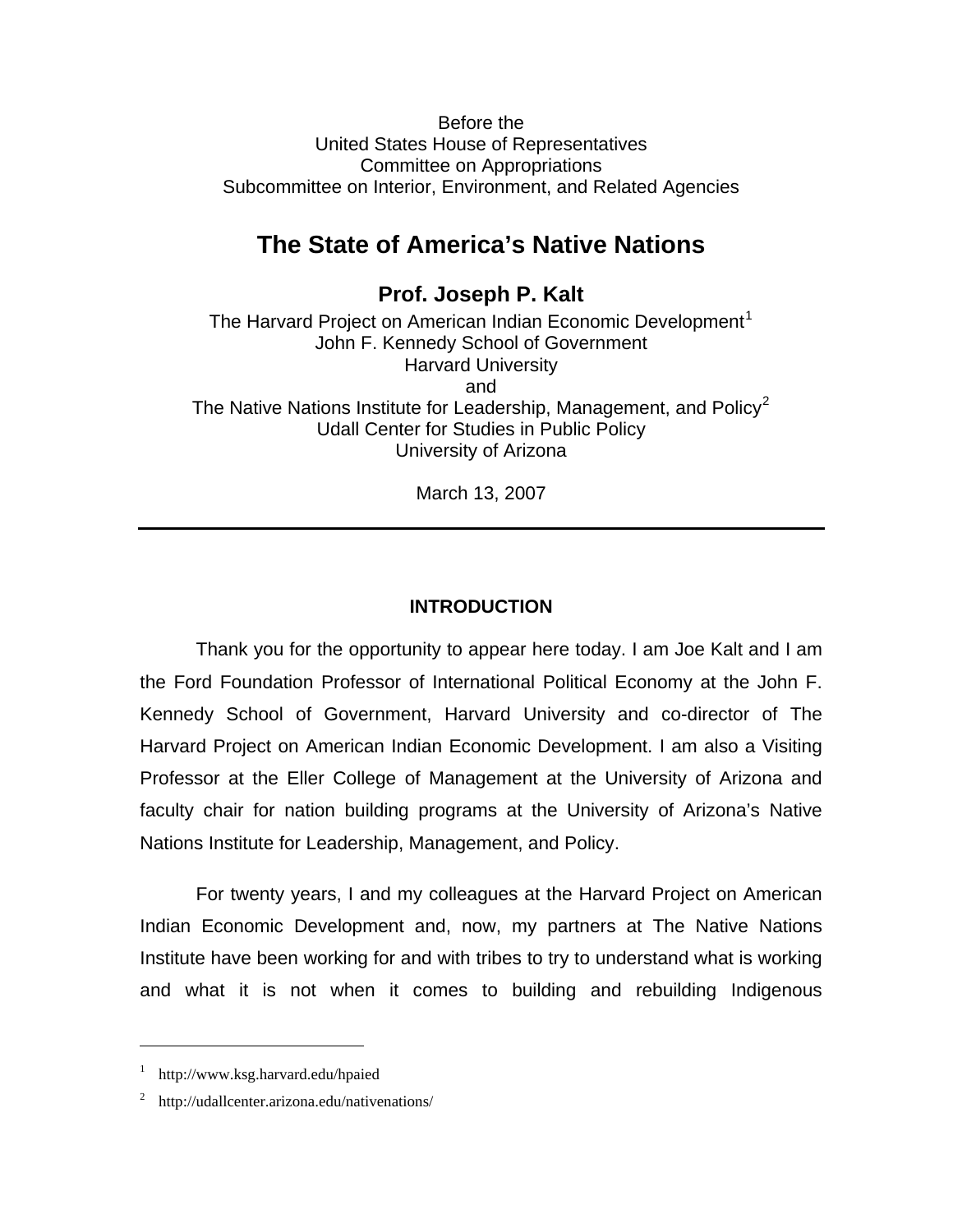communities. Why is it that, amidst well-documented and widespread poverty and social distress, an increasing number of Native nations are breaking old patterns and putting together economies, social institutions and political systems that work to improve the social, economic, and cultural well-being of their citizens?

To get at these kinds of questions, over the years we have worked with hundreds Native nations, including U.S. tribes, Canadian First Nations, and even Indigenous communities in Australia and New Zealand; and our executive education programs at the Native Nations Institute have worked with thousands of Native leaders on the challenges they face in finding policies and strategies that work. In the process, our research is finding patterns both to the progress that is being made and to the needs that remain to be met, particularly in the United States. Let me begin a look at those patterns by summarizing the key findings from a book we have coming out this spring on *The State of the Native Nations: Conditions under U.S. Policies of Self-Determination*.

## **AN OVERVIEW OF THE STATE OF INDIAN AMERICA[3](#page-1-0)**

Data on America's Native citizens and communities are scarce between the U.S. decennial Censuses. But according to the 2000 census, 4.1 million people in the United States – or about 1.5 percent of the U.S. population – self-identify as American Indian or Alaska Native. Of these, 2.5 million people claim "single-race" Native ethnicity ([Figure 1](#page-2-0)). Slightly more than 1.7 million individuals who identify themselves as single race American Indian or Alaska Native live outside Indian Country and Alaska Native villages. $4$  The three states with the largest Native populations are California, Oklahoma, and Arizona. The three cities with the

<span id="page-1-1"></span><span id="page-1-0"></span><sup>4</sup> Stella U. Ogunwole, "We the People: American Indians and Alaska Natives in the United States," in *Census 2000 Special Reports* (Washington, D.C.: U.S. Census Bureau, February 2006).



<sup>3</sup> The following is excerpted from Harvard Project on American Indian Economic Development, *The State of the Native Nations* (Oxford University Press, 2007).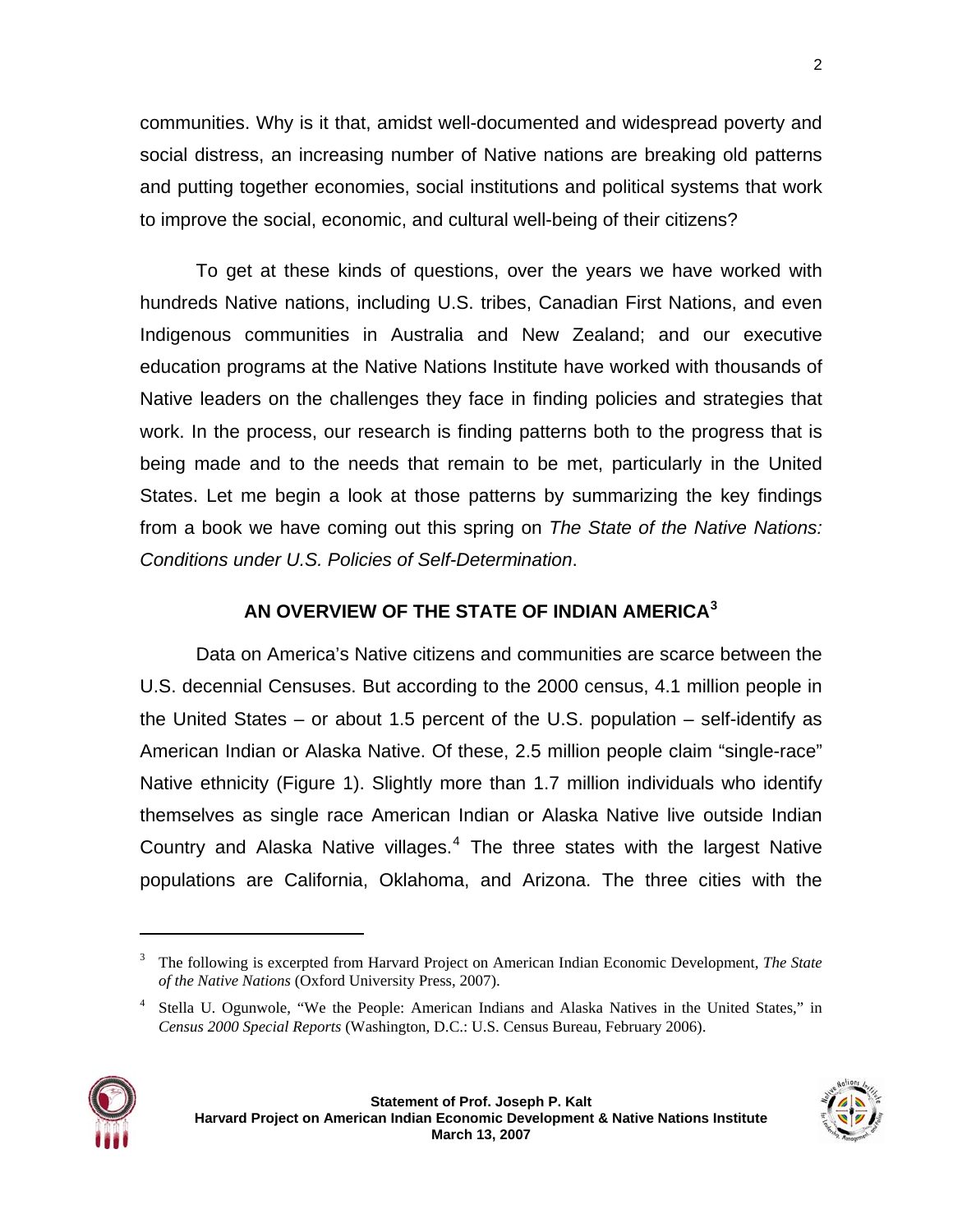largest Native populations are New York, Los Angeles, and Phoenix, while the three cities with the highest percentage Native population are Anchorage, Tulsa, and Oklahoma City.<sup>[5](#page-2-1)</sup>

<span id="page-2-0"></span>

SOURCE: U.S. Census, 1990 and 2000, as reported in Jonathan Taylor and Joseph. P. Kalt, *American Indians on Reservations: A Databook of Socioeconomic Change between the 1990 and 2000 Censuses*, (Cambridge, MA: Harvard Project on American Indian Economic Development, January 2005).

The Native population is growing rapidly and getting younger. Over the decade of 1990-2000, the Indian area population grew by nearly 19 percent and the Native population residing outside of Indian areas grew by 12 percent. This growth reflects both ongoing "reidentification" in which individuals newly categorized themselves in the U.S. census as American Indian or Alaska Native, and a high rate of natural population increase. The latter is evident in the relative youth of the population, which has a median age of 28.5 years compared with a

<span id="page-2-1"></span>





<sup>5</sup> Ibid.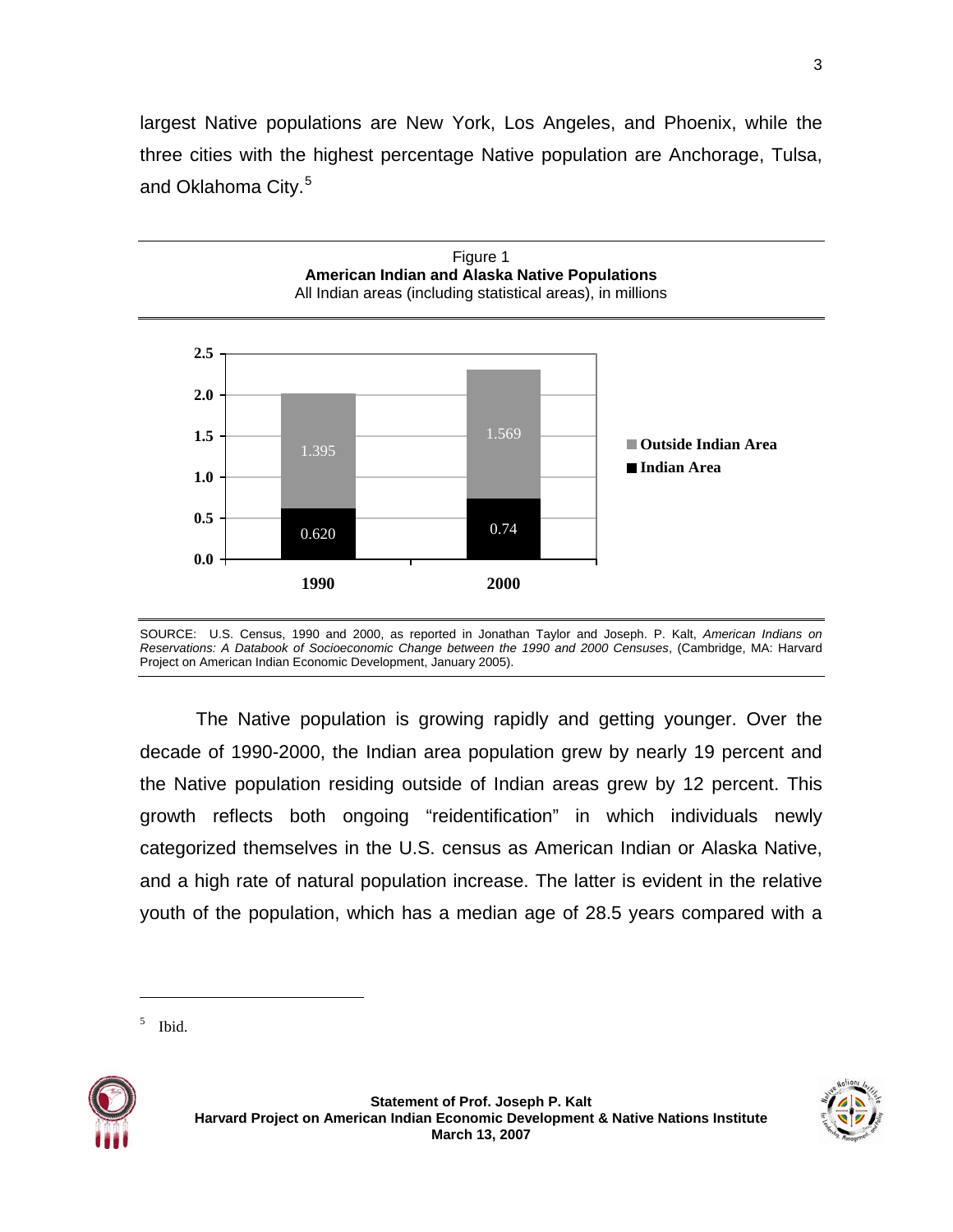U.S. median age of 35.4 years. In fact, a third of the Native population is under  $18.6$  $18.6$ 

In the economic arena, the "story" of Indian America is one of aggregate and average poverty, but also of *growth* – at last. After some progress in the 1970s, then declining average incomes in the 1980s, sustained and rapid economic growth took hold in the 1990s. This growth is bettering the lives of hundreds of thousands of people. But American Indian communities have a long way to go to catch up to the rest of the United States. Throughout the twentieth century, American Indians on reservations were the poorest identifiable group in the United States, and Indian reservations such as the Pine Ridge Reservation of the Oglala Sioux Tribe year after year were marked as the very poorest communities in the nation. As of 2000, the real (i.e., inflation-adjusted) median household income of Native Americans on reservations and in Indian areas of the lower 48 states was only 57% of the average American median household income – \$24,027 versus \$41,994 [\(Figure 2](#page-4-0)).

6 Ibid.

<span id="page-3-0"></span>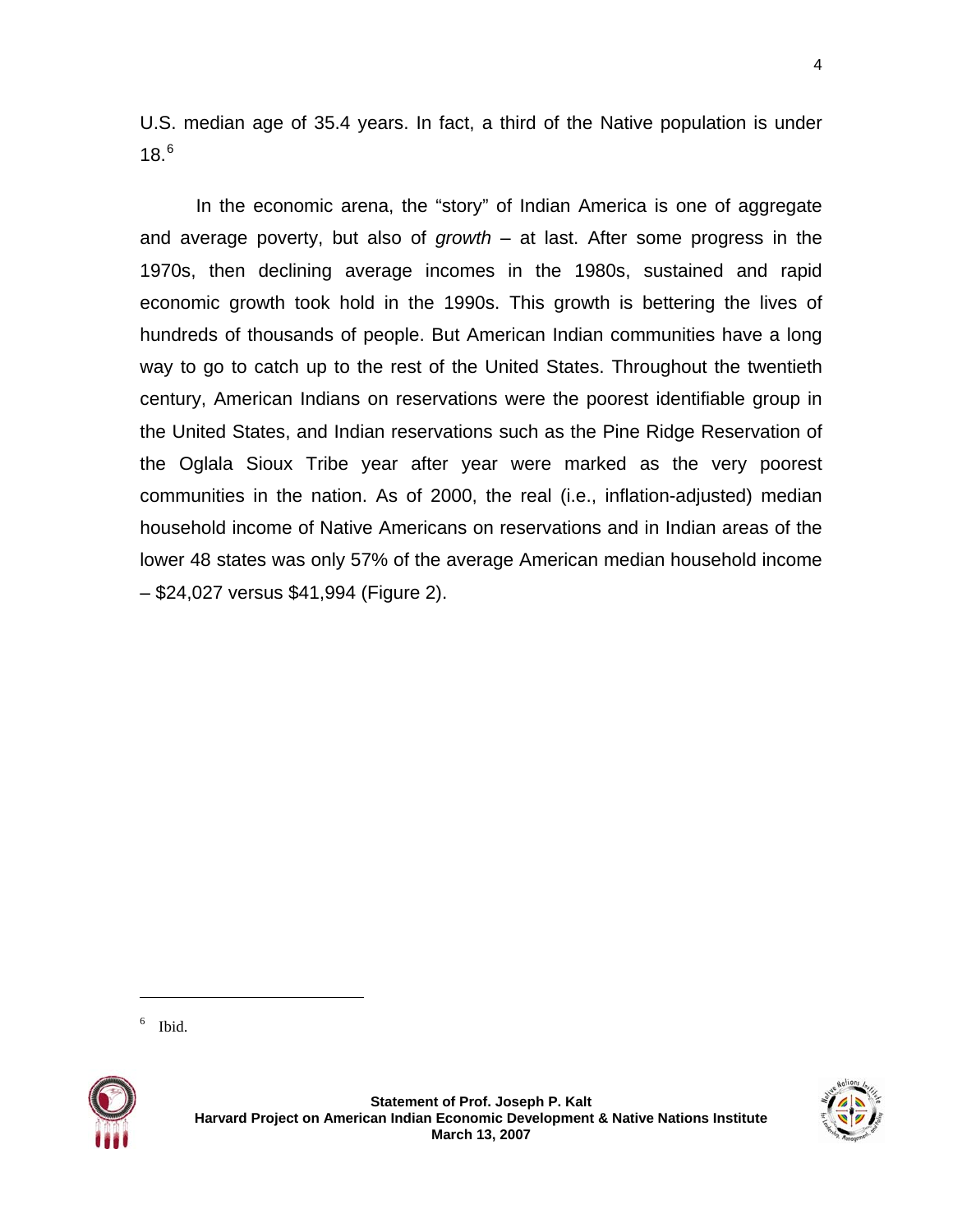

<span id="page-4-0"></span>

SOURCE: U.S. Census, 1990 and 2000, as reported in Jonathan Taylor and Joseph P. Kalt, *American Indians on Reservations: A Databook of Socioeconomic Change between the 1990 and 2000 Censuses*, (Cambridge, MA: Harvard Project on American Indian Economic Development, January 2005).

Mainstream media portrayals of tribal governments' gambling casinos built since the late 1980s commonly show images of easy money and previously unseen riches for tribes. But the long history of poverty and low incomes in Indian Country has not been wiped away by gaming opportunities that have opened up for tribal governments. Although over 200 tribes have undertaken gaming operations, low incomes (as well as the underemployment and unemployment that low incomes signal) are much more the rule than the exception for gaming and nongaming tribes alike. (Figure 3). Reservations such as Crow Creek, San Carlos Apache, Coushatta, and numerous others have pursued gaming, but still have incomes that are 40 percent or less of the rest of the United States.

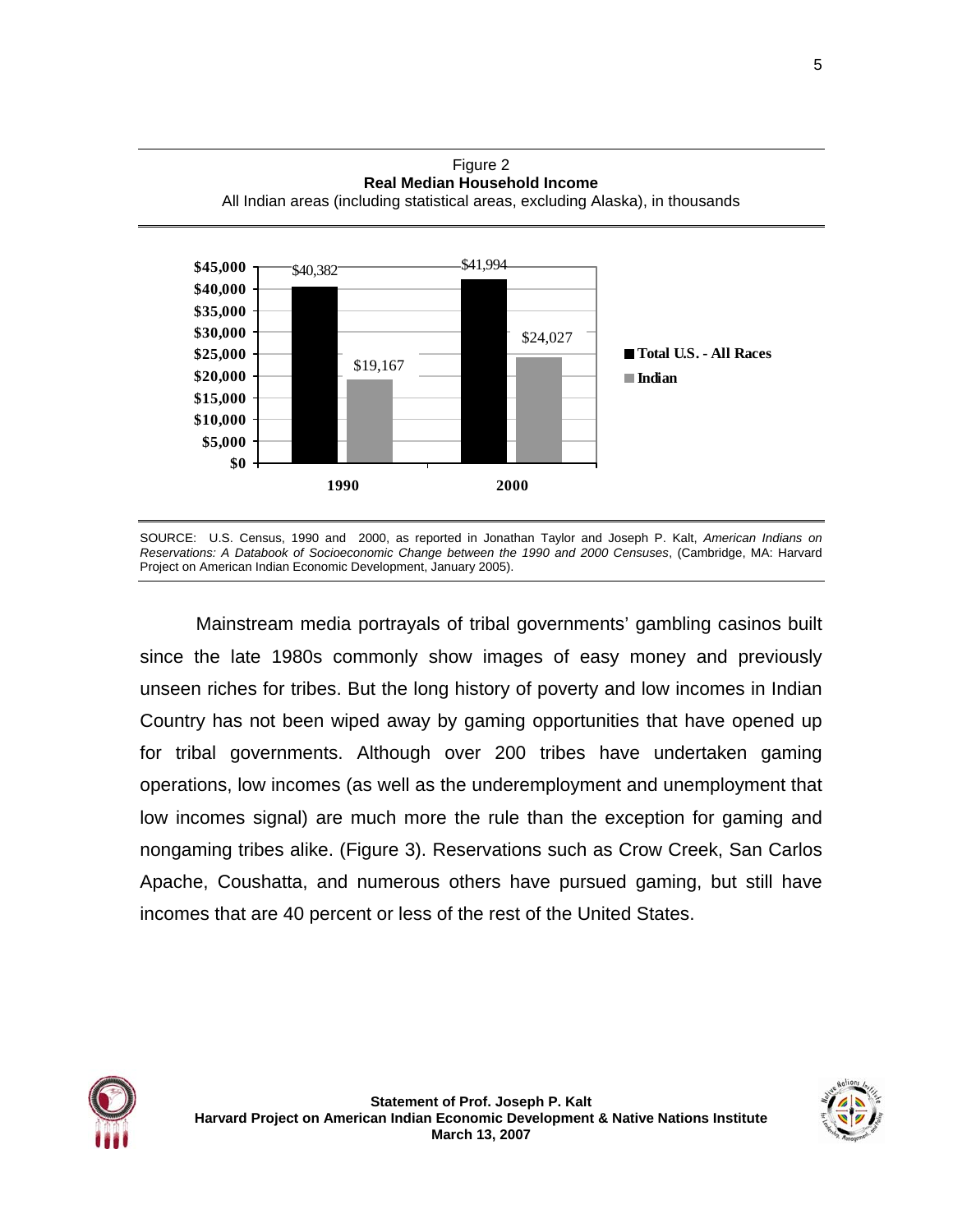Figure 3 **Real Median Household Income** All Indian areas (including statistical areas, excluding Alaska), in thousands



SOURCE: U.S. Census, 1990 and 2000, as reported in Jonathan Taylor and Joseph P. Kalt, *American Indians on Reservations: A Databook of Socioeconomic Change between the 1990 and 2000 Censuses*, (Cambridge, MA: Harvard Project on American Indian Economic Development, January 2005).

In fact, during the first full decade of Indian gaming, real household incomes actually grew more rapidly on reservations without gaming (33%) than on reservations with gaming (24%) – and both far outstripped the meager 4% growth in the median American household's income during the entire decade of 1990- 2000 (Figure 4). And therein lies the other side of the economic story in Indian Country: Indian America is in the midst of an economic boom, with rates of income growth sustained over the 1990s and into the new millennium that match those of virtually any international case of rapidly developing countries. This growth is not the result of some large influx of federal dollars: the improvement in average

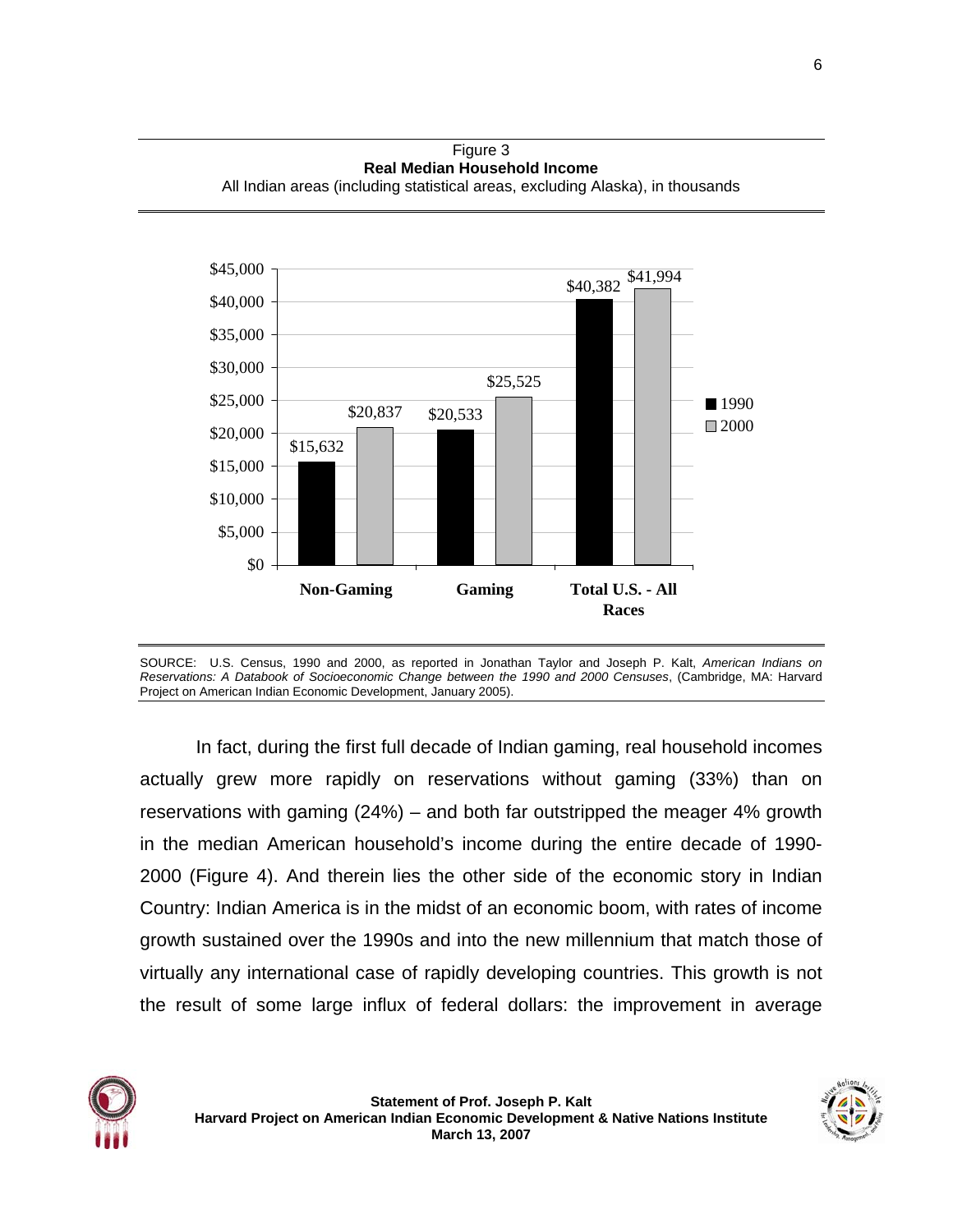incomes in Indian Country is occurring even though overall federal funding to Indians has not increased. As discussed further below, available research indicates that it is not a coincidence that economic development has finally appeared on many reservations only after policies of self-determination, adopted in the mid-19[7](#page-6-0)0s, took hold in the late 1980s and in the 1990s.<sup>7</sup>



SOURCE: U.S. Census, 2000, as reported in Jonathan Taylor and Joseph P. Kalt, *American Indians on Reservations: A Databook of Socioeconomic Change between the 1990 and 2000 Censuses*, Harvard Project on American Indian Economic Development, January 2005.

While economic growth is a positive development for Indian Country where it has taken hold, the progress is tenuous. Policies of self-determination are poorly understood by many Americans and federal and state policymakers. They are under constant pressure of being repealed or curtailed. Moreover, even at the high

<span id="page-6-0"></span><sup>7</sup> Joseph P. Kalt, "Statement of Professor Joseph P. Kalt before the United States Senate Committee on Indian Affairs", 17 September, 1996. [http://www.ksg.harvard.edu/hpaied/pubs/pub\\_146.htm](http://www.ksg.harvard.edu/hpaied/pubs/pub_146.htm) (accessed December 12, 2006).



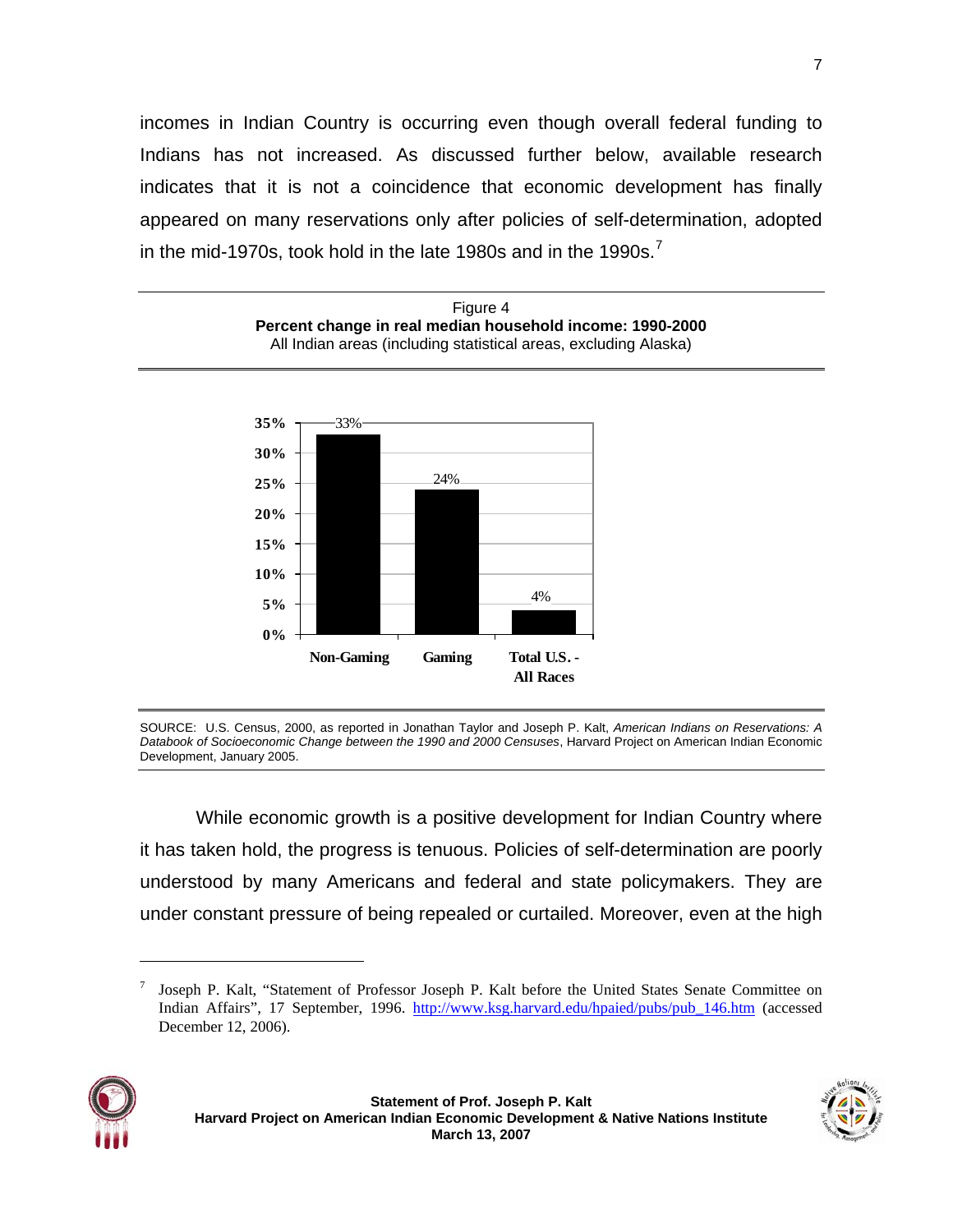rates of income growth seen in recent years, it would take decades for incomes in Indian Country to catch up to U.S. average income levels. And, in some sense, that is not necessarily the ultimate goal of Native communities. Income and material well-being can make life easier, but matters of cultural identity, quality of life and community that cannot be measured in dollars often count heavily as shared goals. Still, so long as poverty, unemployment, and underemployment are prevailing economic realities of a reservation, the citizenry struggles. As a result, persistent economic underdevelopment and attendant poverty are pressing concerns across Indian America.

The strains of more than a century of grinding poverty, deficits of basic community infrastructure, emaciated powers of self-rule, and the ups and downs of mainstream society's attitudes toward Native Americans and Indian Country are seen in stubborn and discouraging disparities in socioeconomic indicators across Indian America and U.S. society at large. There are some bright spots where Indians are better off, or at least not substantially worse off, than the average American – for example, in the incidence of youth depression,<sup>[8](#page-7-0)</sup> in HIV deaths,<sup>[9](#page-7-1)</sup> in the incidence of low birth weights, $10$  and in childhood immunizations.<sup>[11](#page-7-3)</sup> Nevertheless, the overall picture from indicators of social conditions is negative and sometimes alarmingly so.

<span id="page-7-3"></span><span id="page-7-2"></span><sup>&</sup>lt;sup>11</sup> Centers for Disease Control and Prevention, *Health, United States*, Table 77. Indian Health Services, *Regional Differences in Indian Health, 1998-1999*, Chart 5.32.





<span id="page-7-0"></span>**<sup>8</sup>** Substance Abuse and Mental Health Statistics, *Results from the 2005 National Survey on Drug Use and Health: National Findings*, (Washington: U.S. Department of Health and Human Services, 2006), Table G-42.

<span id="page-7-1"></span><sup>9</sup> Indian Health Services, *Regional Differences in Indian Health, 2000-2001* (Washington: U.S. Department of Health and Human Services, 1999), Chart 4.11, 69.

<sup>10</sup> Centers for Disease Control and Prevention, *Health, United States*, *2005 with Chartbook on Trends in the Health of Americans.* (Bethesda: U.S. Department of Health and Human Services, 2005), Table 13. Indian Health Services, *Trends in Indian Health, 2000-2001* (Rockville, MD: Indian Health Service, 2001), Table 3.2.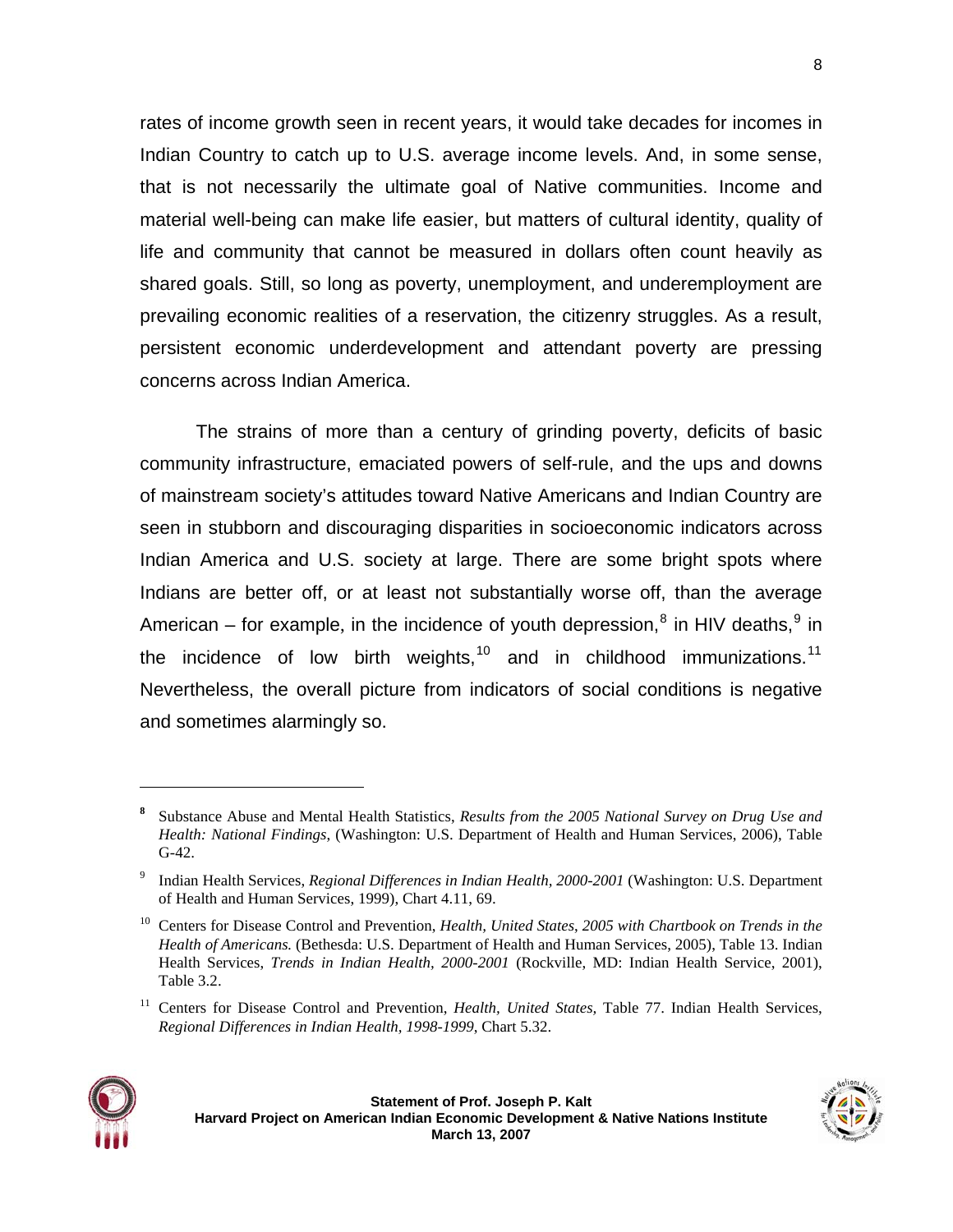By and large, when compared with the average American, Indians not only suffer from lower incomes, but they hold far less personal wealth (as indicated by homeownership and home quality<sup>[12](#page-8-0)</sup>). They are subject to greater unemployment, higher death rates from certain mental health and chronic diseases, and greater family disintegration. Indians who live on or near reservations and other Indian land areas generally tend to do worse in socioeconomic terms than off-reservation Indians do. Despite progress in certain dimensions, on-reservation (and Alaska Native Village) Native residents remained, on average, the economically poorest identifiable group in America. As Figure 5 indicates, the latest Census reported that 39% of on-reservation American Indians were living below the poverty line, higher than any other group and four times the rate for the average American.

<span id="page-8-0"></span><sup>12</sup> Jonathan B. Taylor and Joseph P. Kalt, *American Indians on Reservations: A Databook of Socioeconomic Change between the 1990 and 2000 Censuses*, (Cambridge, MA: Harvard Project on American Indian Economic Development, January 2005).

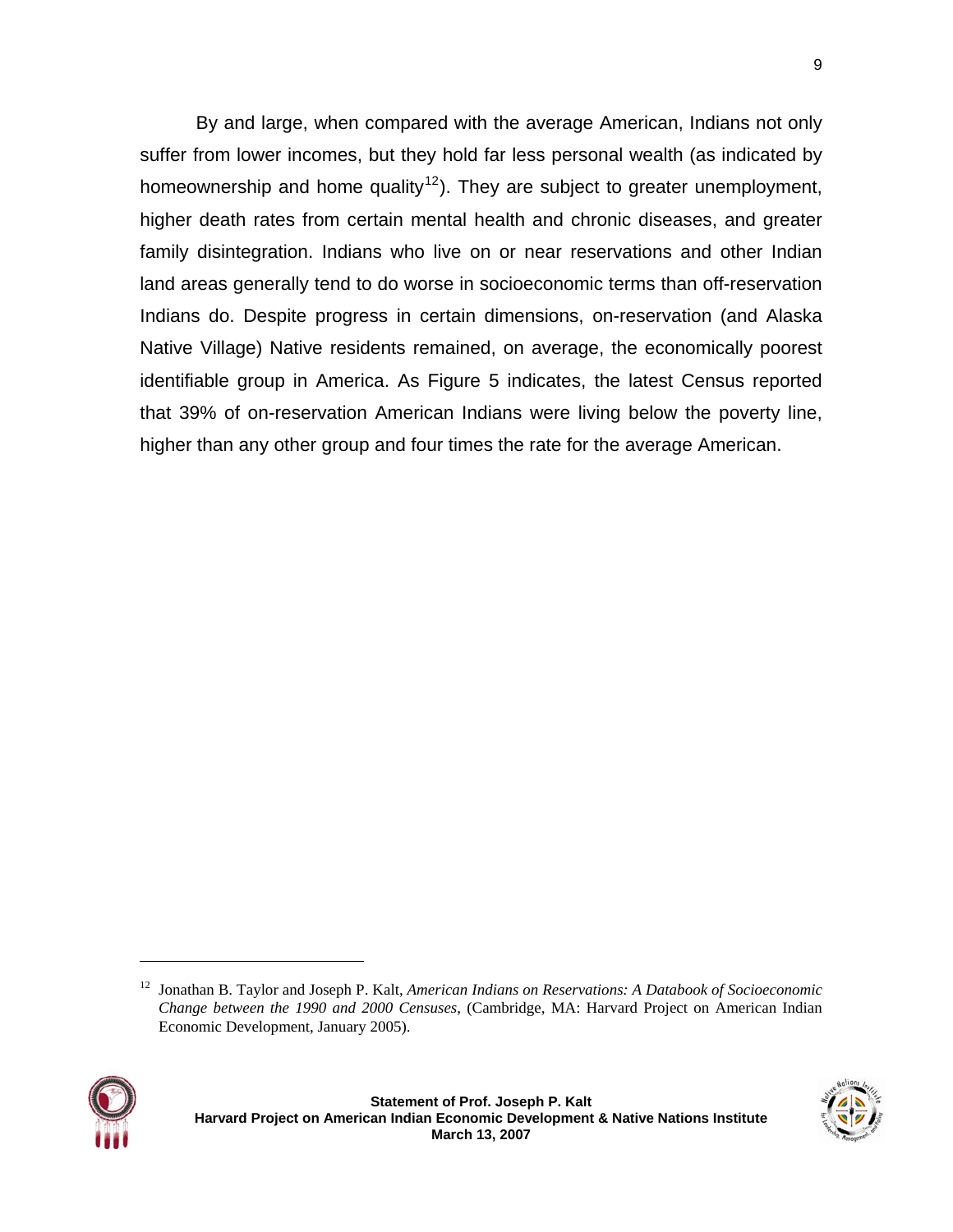



At the end of the 1990s, Indians in the service areas of the Indian Health Service were almost five times more likely to die from chronic liver disease and cirrhosis than the average American.<sup>[13](#page-9-0)</sup> The death rate from preventable diabetes is almost four times greater for Indians than for the U.S. population as a whole.<sup>[14](#page-9-1)</sup> The Indian teen rate of illicit drug use (at 19.2 percent in 2005) is approximately twice that of the average U.S. teenager,  $15$  and cigarette use by Indian teens (18) percent in 2005) is substantially higher that of average American teens.<sup>[16](#page-9-3)</sup> Indian

<span id="page-9-3"></span><span id="page-9-2"></span><span id="page-9-1"></span><span id="page-9-0"></span><sup>16</sup> Substance Abuse and Mental Health Services Administration, Results of the 2005 National Survey,Table 2.32B.



<sup>&</sup>lt;sup>13</sup> Indian Health Services, *Trends in Indian Health, 2000-2001* (Rockville, MD: 1999), Table 4.11.

<sup>14</sup> Indian Health Services, *Regional Differences in Indian Health 2000-2001*, Chart 4.24.

<sup>&</sup>lt;sup>15</sup> Substance Abuse and Mental Health Services Administration, Results of the 2005 National Survey on Drug Use and Health (Washington D.C.: Department of Health and Human Services, 2005), Figure 22.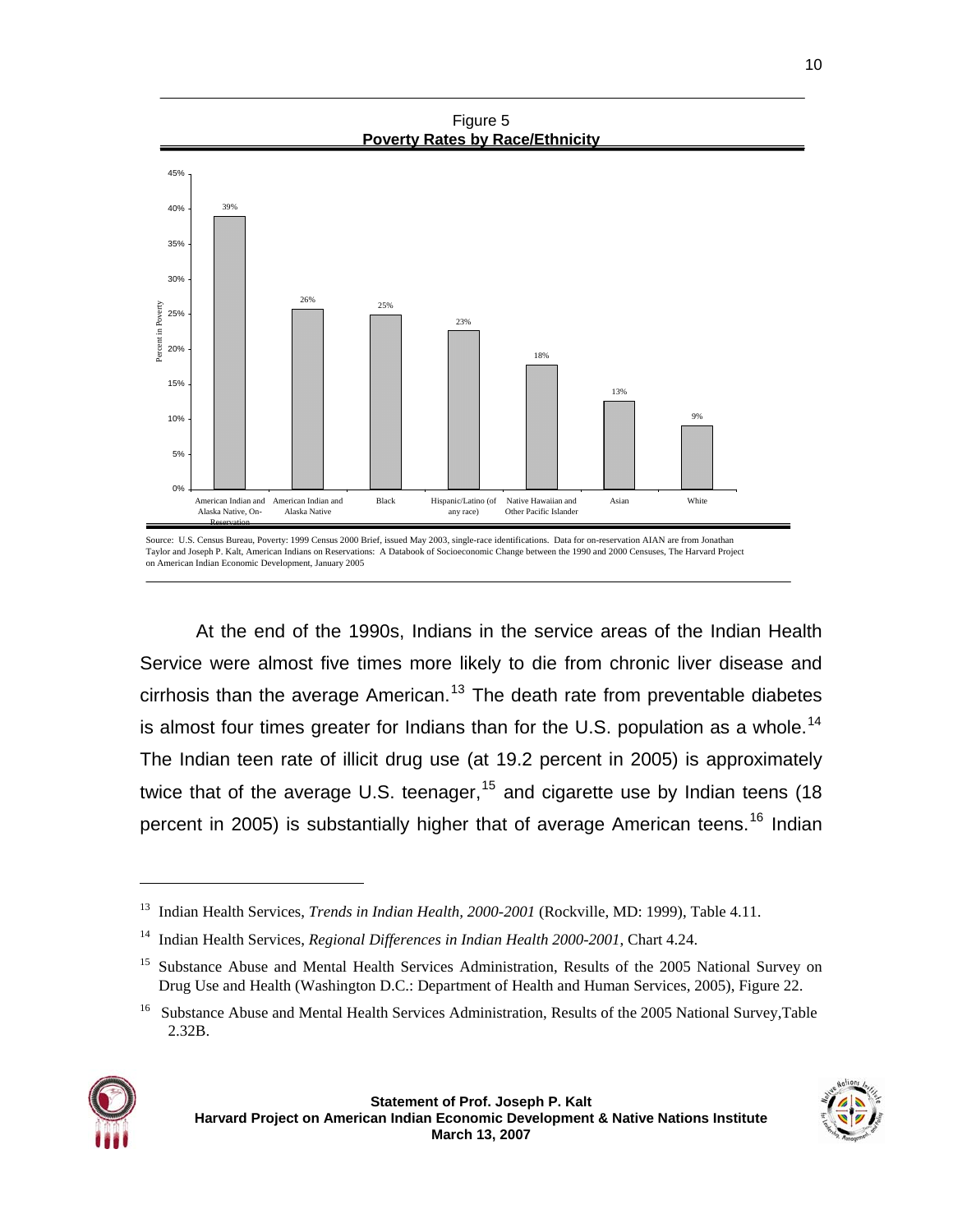mothers are substantially less likely to receive early prenatal care,  $17$  and the rate of births to Indian teenage mothers is almost double that of the United States as a whole.<sup>[18](#page-10-1)</sup> Indians on reservations are approximately twice as likely as the general population to be on public assistance.<sup>[19](#page-10-2)</sup> While Native high school (or equivalency) attainment is approaching U.S. averages, school quality – both in terms of education received and physical facilities – are substandard. The percentage of Indian adults with college degrees is rising, but is still less than half that of the U.S. rate. $20$ 

## **THE KEYS TO SUSTAINING PROGRESS**

When we examine the conditions in Indian Country today, what we see is a glass that is, at best, only half-full – but at least and at last, the glass is filling. Let us take a look at what the research says are the keys to sustaining this progress.

At the heart of the improvements that are beginning to take hold in Indian Country are the policies of self-determination that have provided substantial – albeit, incomplete – room for tribes to exercise their rights of sovereignty and selfgovernment. By the same token, the stubbornness of distressing socioeconomic and health conditions on many, many reservations cannot credibly support a "blame it on the victim" interpretation. Centuries of mistreatment, cultural suppression, disenfranchisement, and policies that, by the middle of the twentieth century, had left tribes dependent on a paternalistic federal government meant the victims were not in control. Indeed, the progress that has begun to be made in reversing the long history of backbreaking poverty and associated social ills has

<span id="page-10-3"></span><span id="page-10-2"></span><span id="page-10-1"></span>

<span id="page-10-0"></span><sup>&</sup>lt;sup>17</sup> Centers for Disease Control and Prevention, *Health, United States*, Table 8. Indian Health Services, *Regional Differences in Indian Health, 1998-1999*, Chart 3.4.

<sup>18</sup> Centers for Disease Control and Prevention, *Health, United States,*Table 9.

<sup>19</sup> Taylor and Kalt, *American Indians on Reservations*.

 $20$  Ibid.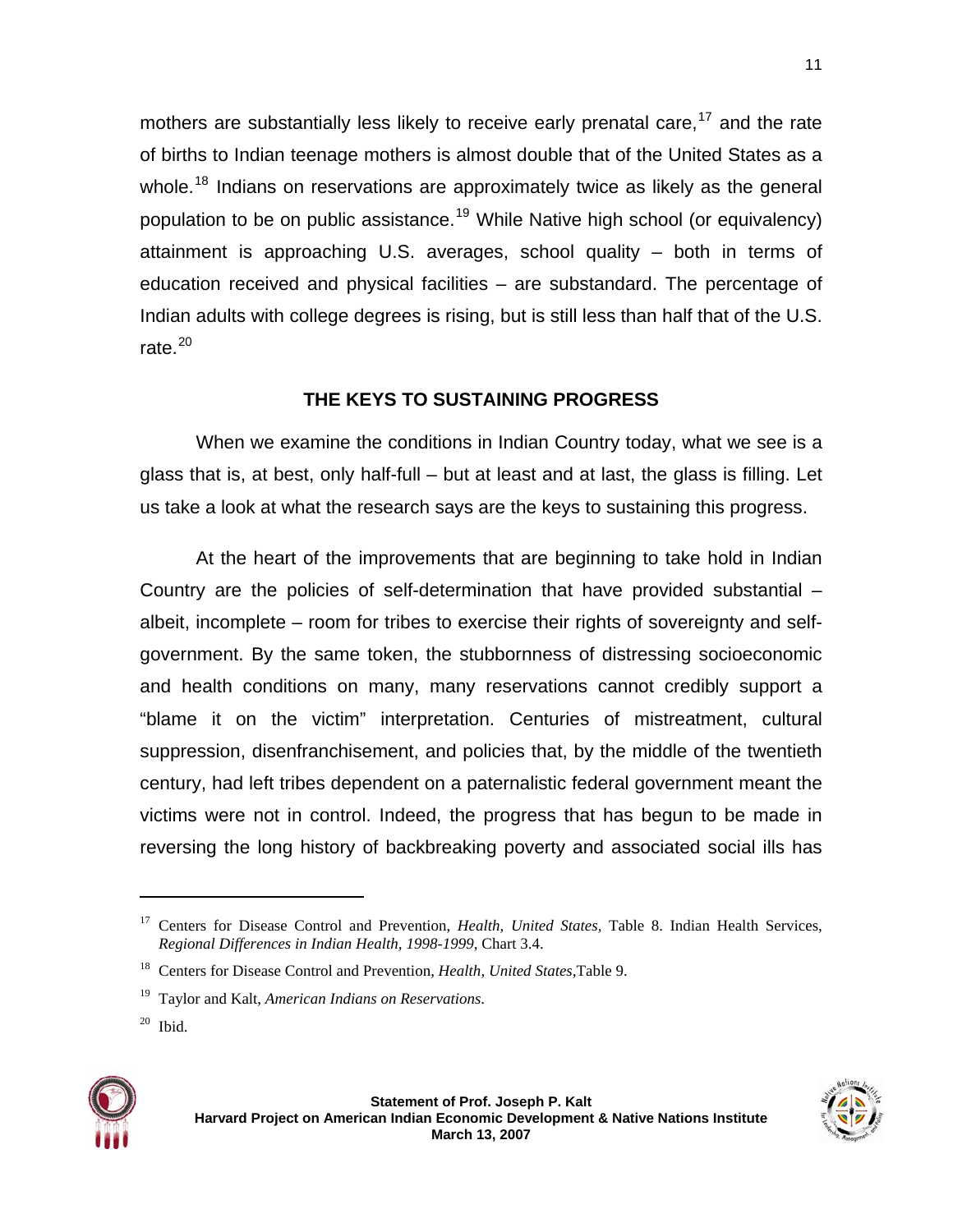finally come as "the victim" has been more empowered to take control of – and be held accountable for – bootstrapping efforts to turn things around in an era of increasing tribal government power.

Native nations today are engaged in a process of safeguarding recent progress, while coping with daunting poverty and ongoing challenges to tribal authority. Under Public Law 93-638 and its subsequent progeny and cousins, U.S. tribes have taken over the ownership and operation of literally thousands of formerly-federal programs and policies – from forest management to tribal law enforcement, from health care to education, from road maintenance to trust fund management. The results are better than encouraging. They are remaking and rebuilding Native nations. The Harvard Project's *Honoring Nations* awards program honors, documents, and disseminates the stories of best practices in tribal self-government.<sup>[21](#page-11-0)</sup> Since 1999, we have honored 92 truly outstanding programs, including:

- In less than a decade, the Winnebago (of Nebraska) Tribe's wholly-owned Ho-Chunk, Inc. turned a tiny enterprise into a conglomerate of dotcom, financial service, construction, consulting, and retailing businesses, yielding more than \$100 million in a year in revenues and lowering unemployment from around 70% to the point where every reservation citizen able and willing to work has a job. Company earnings are systematically plowed back into the community, and Ho-Chunk, Inc.'s non-profit arm is now building an entire new town from scratch.
- In 2000, the Flandreau Santee Sioux Tribe and the City of Flandreau, South Dakota entered into a joint power agreement. The result is a single police department governed by a Public Safety Commission composed of tribal and city representatives. The department consolidates resources, delivers law enforcement services for the City of Flandreau and for all the Tribe's trust lands, while training officers to deal respectfully and responsibly with all citizens, Native and non-Native.

<span id="page-11-0"></span> $^{21}$  http://www.ksg.harvard.edu/hpaied/hn\_main.htm





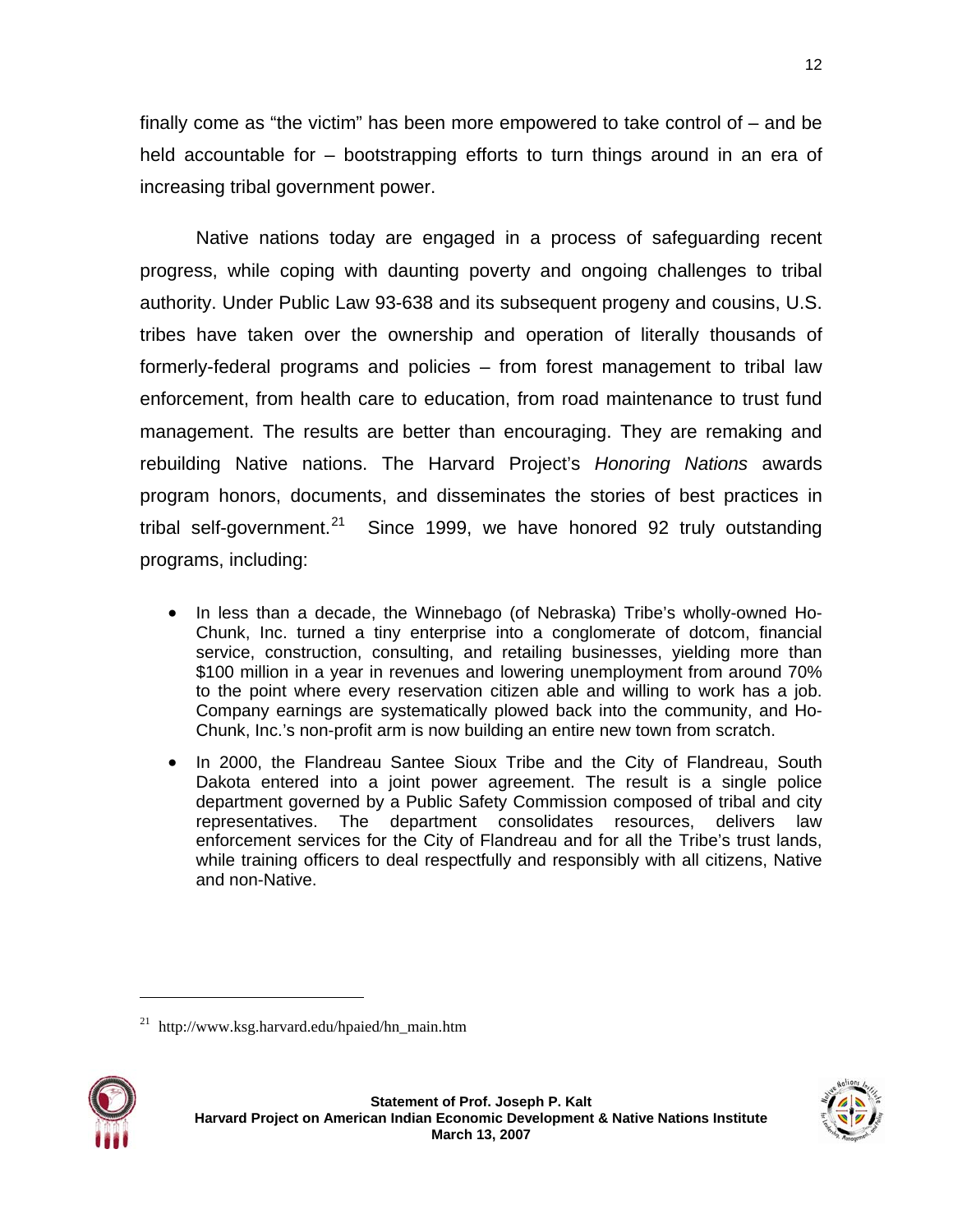- Threatened with extinction of the walleye population, the Red Lake Band of Chippewa in Minnesota took the strong step of shutting down its own members' fishing and created the Red Lake Walleye Fishery Recovery Project. The Project has brought the walleye back to healthy, harvestable levels in less than a decade. Operating under a consensus arrangement with local and commercial fisherman, as well as state and federal officials, the Recovery Project now determines when, how, and who can fish the historic waters from which the Band draws its name.
- The Standing Rock Sioux Tribe of North and South Dakota Tribal Monitors Program is putting the Tribe in direct control of its cultural heritage as receding waters behind a decades-old Army Corp dam reveal countless cultural and archeological sites. Archeologically trained tribal personnel, working with tribal elders, identify, monitor and protect these significant sites. The Tribe is managing and protecting its lands while preserving the spiritual and cultural heritage and resources that the nation truly depends on for future generations.

These stories and many, many more are emerging daily. There is a revolution of change wrought by policies and practices of effective self-governance sweeping across Indian Country. Our research into this revolution repeatedly finds a pattern to the cases where tribal self-governance is producing sustained, selfdefined success in improving the economic, cultural and social well-being of tribal citizens. The pattern consists of the critical keys to effective nation building:

- **Sovereignty Matters.** When Native nations make their own decisions about what development approaches to take, they consistently out-perform external decision makers—on matters as diverse as governmental form, natural resource management, economic development, health care, and social service provision.
- **Institutions Matter.** For development to take hold, assertions of sovereignty must be backed by capable institutions of self-governance. A nation does this as it adopts adopt a stable rule of law – a stable rule of its *own* law – and then backs that up with fair and independent mechanisms for dispute resolution, efficient administration, and systems that separate of politics from day-to-day business and program management.
- **Culture Matters.** Successful nations stand on the shoulders of legitimate, culturally grounded institutions of self-government. Indigenous societies are diverse; each nation must equip itself with a governing structure, economic system, policies, and procedures that fit its own contemporary culture.
- **Leadership Matters.** Nation building requires leaders who introduce new knowledge and experiences, challenge assumptions, and propose change.

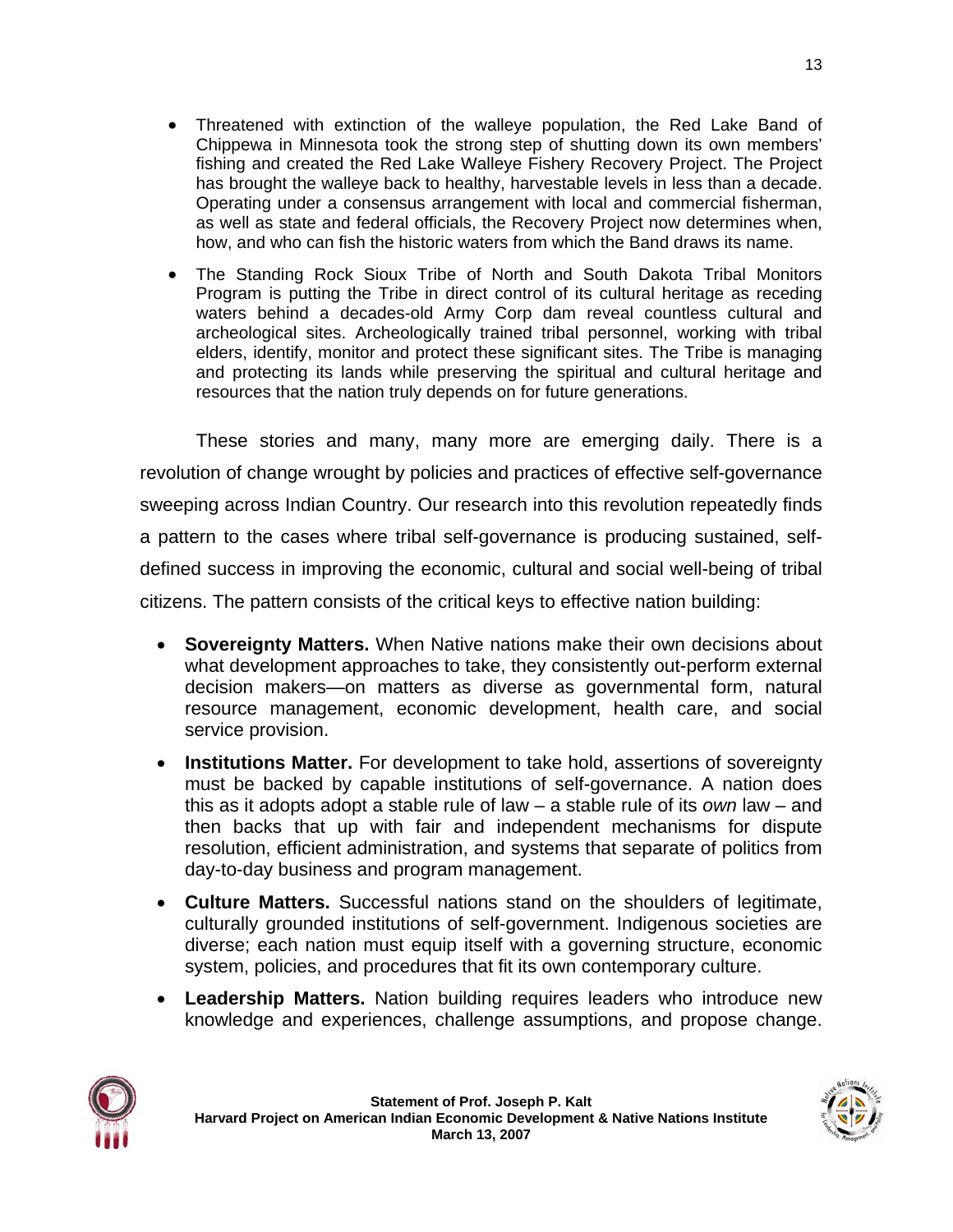Such leaders, whether elected, community, or spiritual, convince people that things can be different and inspire them to take action.

The emphasis here on sovereignty and self-determination is neither wishful thinking nor surprising. Indian Country is merely playing out a lesson that we have long recognized here in the United States, and that is obvious in the struggles of emerging and post-conflict, post-colonial nations around the world – from Poland to Singapore. It is the lesson of local self-rule. Specifically, when local needs and issues are at stake, local self-government has a better – not perfect, but better – chance of succeeding than does the decision making of distant outsiders that answer to distant masters.

It is as true for American Indian nations as it is for any others that there are two key reasons why local self-government is simply better, on average and over time, at addressing local concerns. First, local self-rule improves accountability. In the course of our work, we have had innumerable tribal officials, many of them former BIA or Indian Health Service officials, tell us some version of the following: "It used to be, when something went wrong, we'd all blame the feds. Now when something goes wrong, my people blame me… and that's the way it should be." Improved accountability is demonstrably improving the identification of community needs and priorities, and enhancing the efficiency of the day-to-day management of programs and service delivery on reservations.<sup>[22](#page-13-0)</sup>

Second, local self-rule tends to improve government performance because it has a better chance of getting the large and small dimensions of a community's culture "right". From Pittsburgh to Citizen Potawatomi, from Wenatchee to Winnebago, local folks have their own ideas about how things ought to be run, how decisions ought to be made, who ought to have power, what ought to be the

<span id="page-13-0"></span><sup>22</sup> See *The State of the Native Nations*, op. cit. at, esp., Chapters 1 and 7.





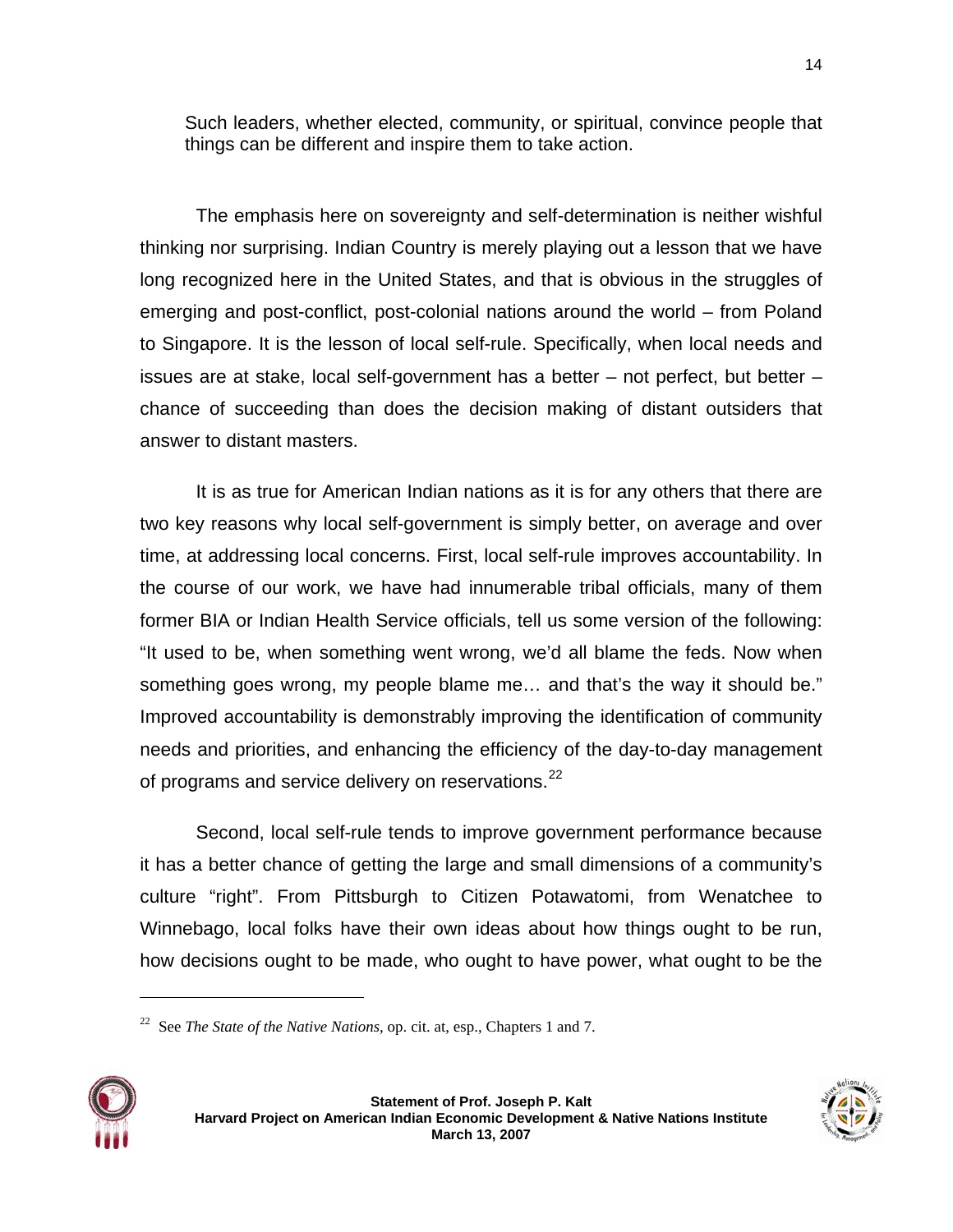spending priorities, and so on. And for all of us, from California to Crow, from Kansas City to Kickapoo, our ideas about these kinds of things are firmly grounded in our local cultures. We shouldn't be surprised that a couple of centuries of attempts to set the priorities and manage the affairs of American Indian tribes as if tribes were branches of the federal government yielded the poorest identifiable communities and people in America. And we shouldn't be surprised that the nation's relatively recent shift towards policies more supportive of Native self-rule is now finally turning things in a much more positive direction.

## **THE POLICY IMPLICATIONS**

You are now taking up the important questions of budgeting for the federal role in Indian affairs. Perhaps the first and most obvious implication of what we're learning about *The State of the Native Nations* is a policy, rather than a narrowlyconstrued budget, matter. The only federal Indian policy that has worked in centuries to support the social, cultural and economic well-being of Native people is the policy of self-determination that began to emerge in the 1970s.

With the Native population accounting for such a tiny part of the U.S. electorate, the fate of policies of self-determination hinge critically on the views of non-Natives and their leaders. If the federally-recognized American Indian tribes are seen as "just another" ethnic minority, the prospects for sustaining, much less expanding, today's federal policies of tribal self-determination are not good. Yet, these policies are not only proving successful for tribes. They are the first real prospects we've ever had for eventually generating tribal economic self-sufficiency and, with that, reduced need in the long run for federal dollars.

In addition, American Indian nations possess inherent rights as sovereigns that are recognized in hundreds of still-extant treaties with the United States, in the Constitution, in court decisions, in congressional acts, and in executive orders that call for government-to-government relationships between the U.S. federal

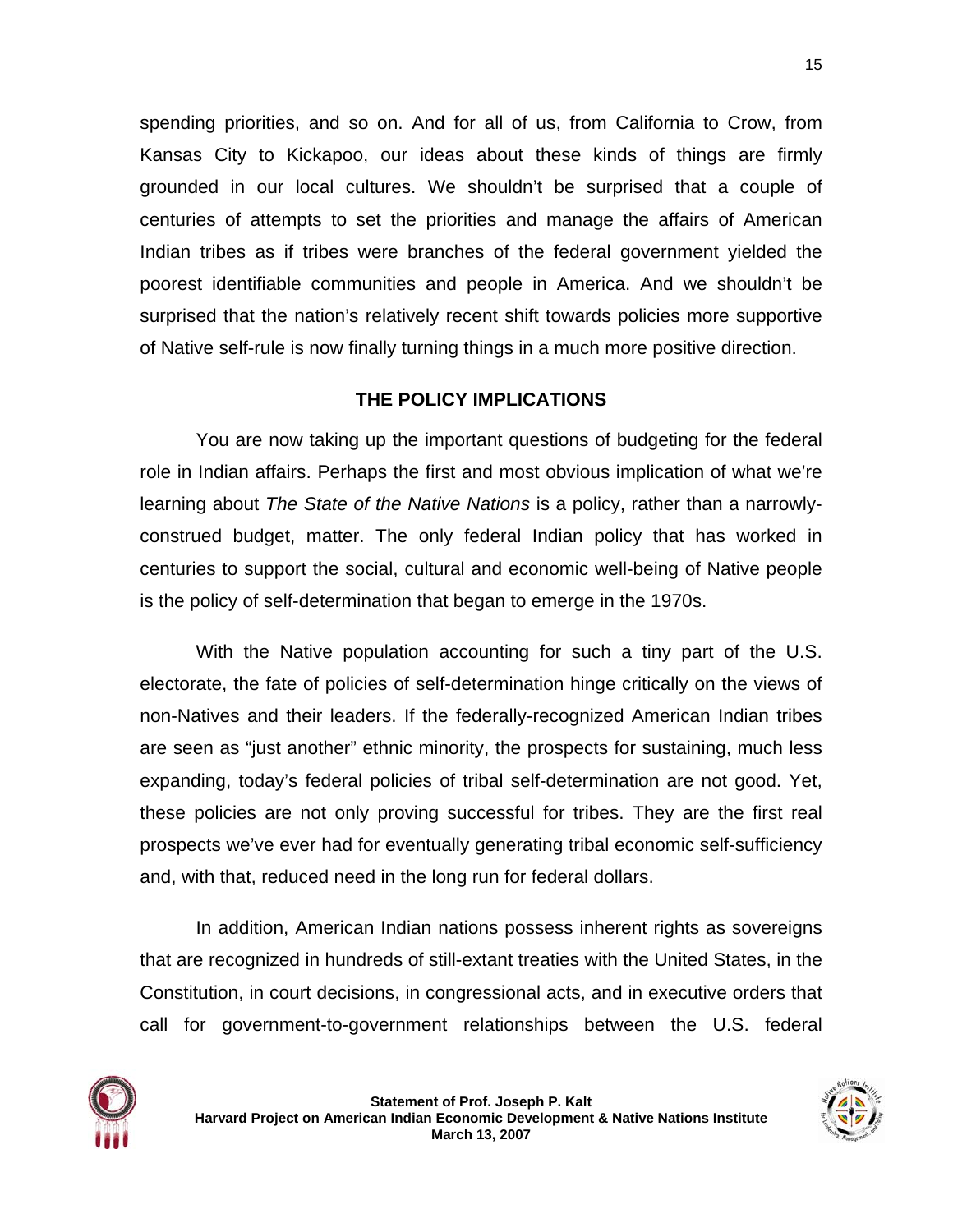government and the hundreds of federally-recognized tribes, communities, and Indian areas. Under the U.S. federalist system, we are comfortable with multiple layers of sovereigns – we were founded on the idea. The American Indian nations co-exist with the states and territories of the United States, exercising similar sovereign powers and, when not blocked by federal policy, providing the full array of local governmental services.

The paramount importance of Native nations' status as sovereigns, able to make and enforce laws affecting a broad range of their respective communities' affairs, is difficult to overstate. We can imagine the outcry if a serious effort was made to tell each of the fifty U.S. states that their sovereign powers and identities would be replaced by those of a uniform single (i.e., federal) sovereign. In fact, non-Indian Nebraskans and Californians and Pennsylvanians and Montanans and their counterparts across the country cannot conceive of why such a hypothetical and self-evidently ridiculous thought would ever be brought up. Yet, for Native nations, the functional equivalent was actually adopted during the termination period in the middle of the 20th century.

Today, many non-Indians who find nothing unworkable or unusual about the fact that New Yorkers want to remain New Yorkers, or that Nevada wants the sovereign power to determine its laws rather than deferring to the neighboring jurisdiction of California, routinely conceive, whether out of naïveté or worse, of Indian nations' as anomalies and enclaves of special rights for a previously wronged group. Even among the well-informed and well-meaning, the federallyrecognized Indian tribes often are not seen as "real governments."

The risks to their sovereignty that the Native nations perceive from such conceptions are real. Native nations' futures are tenuous when dependent on the views of a non-Indian public that knows little of Native affairs, and when what it does "know" is founded on stereotypes and an occasional blitz of media coverage.



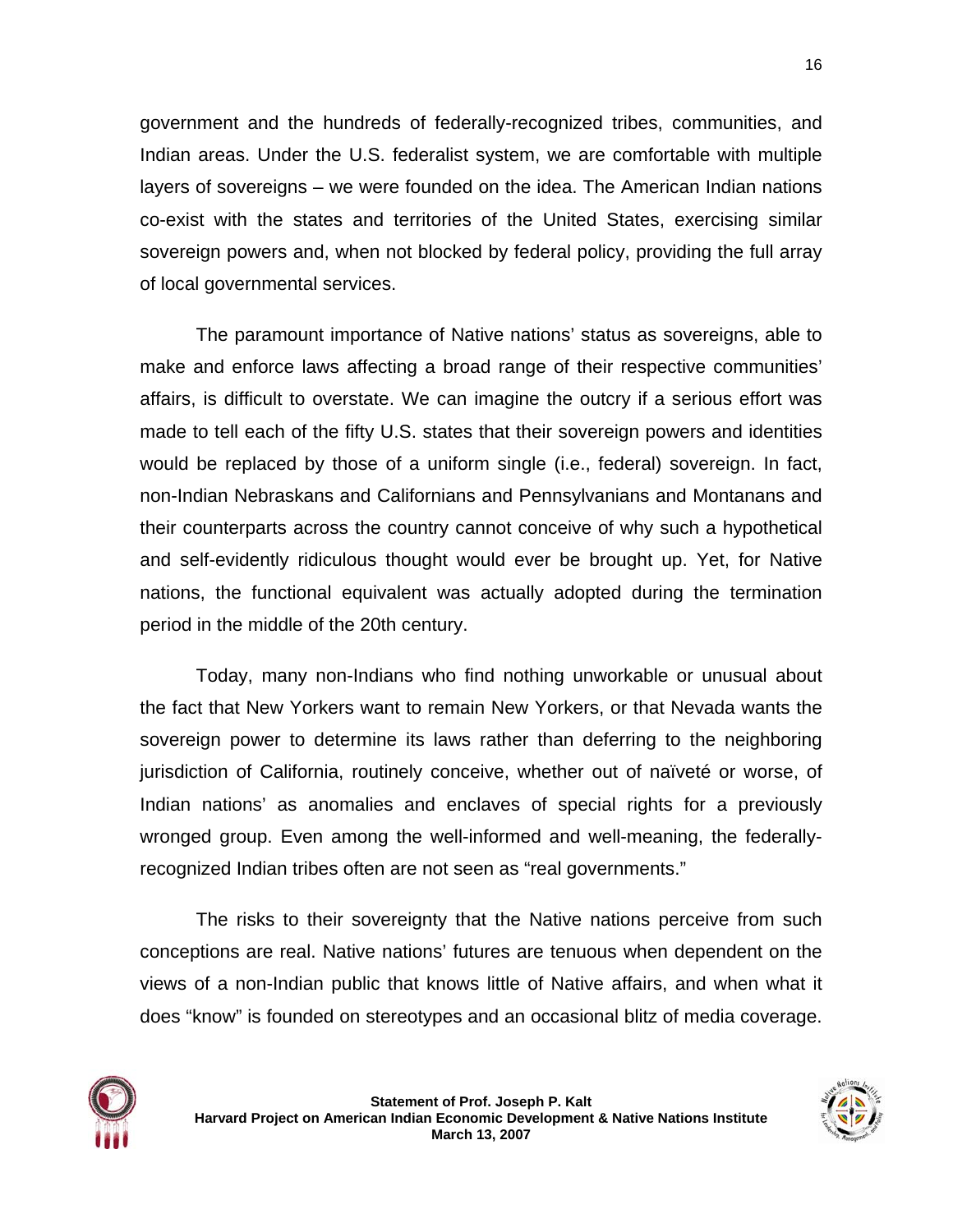Perhaps most insidiously undermining of Native nations as distinct sovereigns within the federal system is the sense that the general U.S. public's acceptance of tribes as warranting such standing depends upon the public's perception that contemporary Native Americans are "still real Indians" – "real" in the sense of exhibiting iconic, mainstream media- and folklore-derived cultural practices. It is as if Texas' status as a sovereign within the federalist U.S. system were at risk because Texans no longer drive longhorns and carry six-shooters as they ride into Fort Worth.

Turning to the federal budget, the fact of some long-awaited economic and social improvement in some parts of Indian Country can only be used by the disingenuous and dishonest as justification for cutting Indian funding. The companion fact is that, while there is some progress, in every salient dimension – employment, income, health, housing, education, infrastructure, the environment, law enforcement, etc. – progress under self-determination began at such a low base that the deficits remain huge and the unmet funding needs severe. In its important 2003 report, *A Quiet Crisis*, the U.S. Commission on Civil Rights found that Native Americans receive a disproportionately low level of federal funding compared with the general U.S. population across virtually every category of the federal government's budget.<sup>[23](#page-16-0)</sup> The study found that "[t]he government's failure has resulted in services that are of lower quality than those provided to other Americans and inequitable access to much-needed programs."<sup>[24](#page-16-1)</sup>

While the aggregate needs of Indian Country are incontrovertible, we recognize that priorities must be set. Let me highlight two critical areas where our research indicates a lack of progress toward improvement that warrants particular consideration in the budget process:

<span id="page-16-1"></span><span id="page-16-0"></span>





<sup>23</sup> U.S. Commission on Civil Rights, *A Quiet Crisis,* iii.

 $24$  Ibid., 122.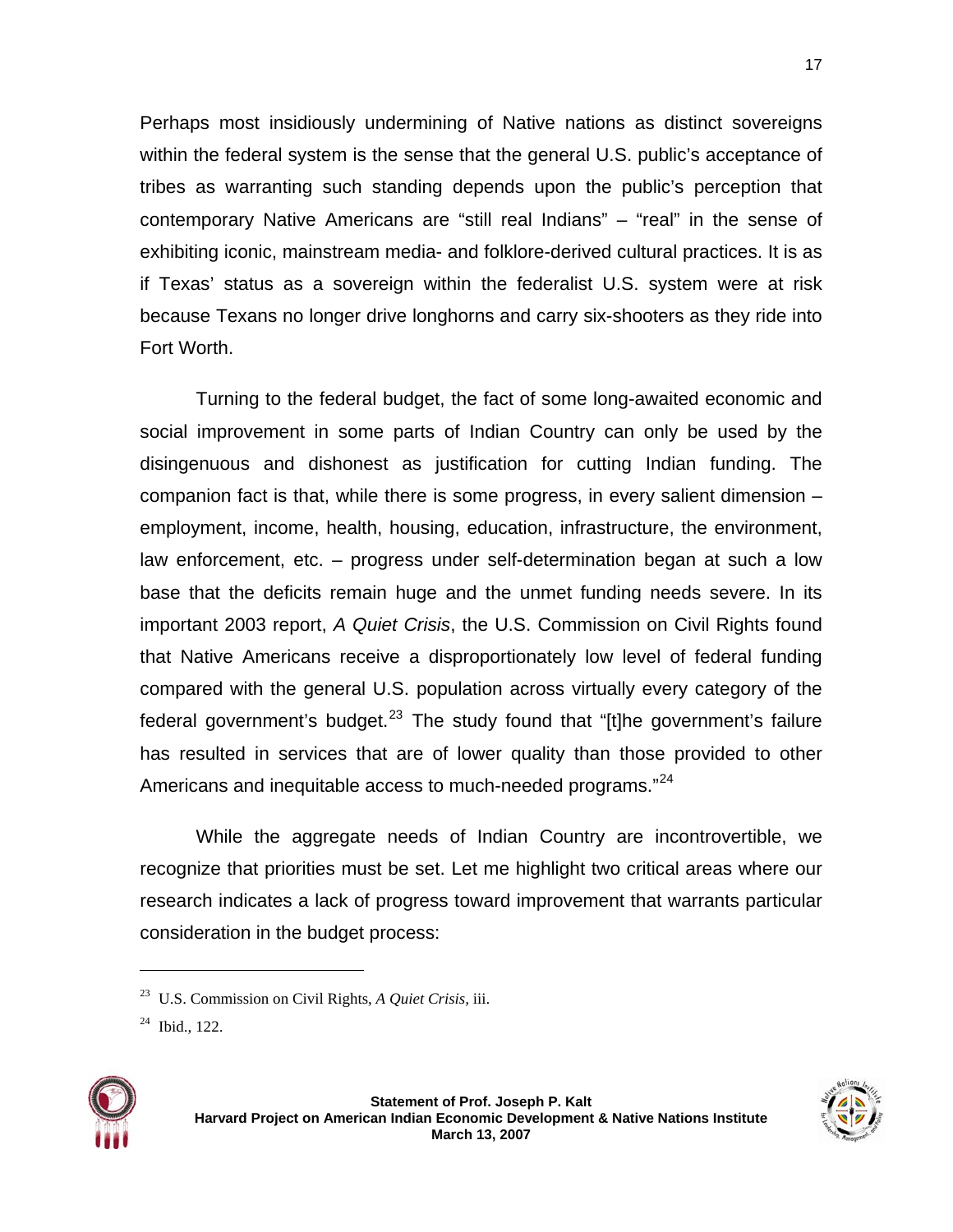**Criminal Justice.** Trends in public safety in Indian Country are quite alarming. This stands in stark contrast to the situation in non-Indian America where crime indicators have generally been in broad decline. Accurate data on crime in Indian Country is hard to gather and many crimes are most likely considerably under-reported.<sup>[25](#page-17-0)</sup> Nevertheless, the data that are available for Indian Country paint a troubling picture: American Indians are incarcerated at a rate 38% higher than the national per capita rate.<sup>[26](#page-17-1)</sup> The rate of violent victimization of Native Americans is twice the national average. $27$  The rate of crime victimization experienced by Indian women is 50% higher than that reported by black males*.* [28](#page-17-3) American Indian women are also more than twice as likely to be raped by a domestic partner as non-Indian women.<sup>[29](#page-17-4)</sup> On reservations, youth gangs are prevalent and growing, along with the attendant violence often associated with such groups.  $30$ 

Law enforcement and providing for the public safety are always complicated matters – made more so in Indian Country by social conditions, as well as often overlapping and conflicting jurisdictions among tribal, local, state, and federal authorities. But such problems should not obscure the critical funding deficits that Indian nations confront. Correctional facilities on Indian lands are operated either by tribal authorities (48 facilities) or the BIA (20 facilities).  $31$ Overcrowding is a persistent problem, with at least 15 Indian Country jails

<span id="page-17-6"></span><span id="page-17-5"></span><span id="page-17-4"></span><span id="page-17-3"></span><span id="page-17-2"></span><sup>&</sup>lt;sup>31</sup> Bureau of Indian Affairs, "Law Enforcement Assessment."



<span id="page-17-0"></span><sup>&</sup>lt;sup>25</sup> See Wakeling et al., 23-28.

<span id="page-17-1"></span><sup>26</sup> Laurence A. Greenfield and Steven K. Smith, *American Indians and Crime* (Washington, DC: U.S. Bureau of Justice Statistics, 1999), vii. See also U.S. Justice Department, Bureau of Statistics, *Differences in Rates of Violent Crime Experienced by Whites and Blacks Narrow.* (Washington: Government Printing Office, March 2001).

 $27$  Ibid.

 $28$  Ibid.

<sup>29</sup> Greenfield and Smith, *American Indians and Crime,* 3.

<sup>30</sup> Seth Mydans, "Gangs Reach a New Frontier: Indian Reservations," *New York Times*, 18 March 1995, sec. A1.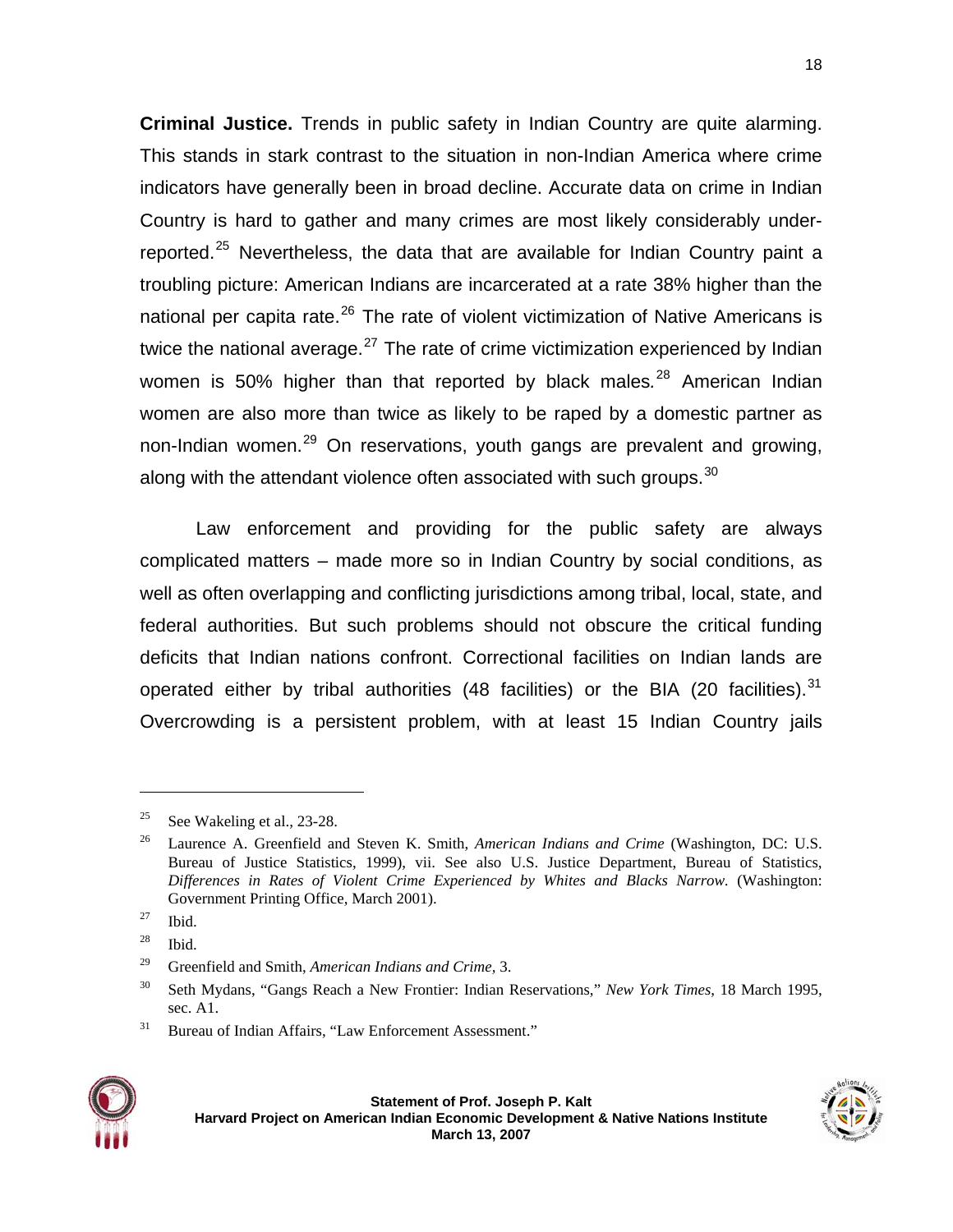operating 150% above capacity each vear since 1998. $32$  In the most extreme cases reported by the Department of Justice for June 2003, the facility at Fort Berthold Agency was operating at 456% of capacity, while the Crow Police Department facility held 60 prisoners in a facility rated for  $14.33$  $14.33$  The U.S. Department of Justice reports that Indian Country jails are "substandard in such critical areas as staff and inmate safety, inmate services and programs, fire safety, communicable disease prevention, sanitation and hazardous substance control."<sup>[34](#page-18-2)</sup> Furthermore, many of the detention facilities in Indian Country are inappropriate for the nature of offenders held, are housed in aging buildings, and in need of renovation to conform to building codes.<sup>[35](#page-18-3)</sup>

The U.S. Commission on Civil Rights notes that "funding for criminal justice systems in Indian Country remains insufficient to meet the immediate needs of these communities, much less establish a framework for eventual self-sufficiency."<sup>[36](#page-18-4)</sup> Indeed, the resources available in Indian Country for policing are far less than those used by non-Indian jurisdictions. Available data indicate that the typical tribal police department operates on a budget which is only 55%-75% of the budget available to comparable non-Indian communities. The Tribal Law and Policy Institute estimates that Indian Country needs more than 4,000 additional personnel to attain approximate parity with similarly situated non-Indian law enforcement.<sup>[37](#page-18-5)</sup>

<span id="page-18-5"></span><span id="page-18-4"></span><span id="page-18-3"></span><sup>37</sup> Tribal Court Clearinghouse, "Tribal Law Enforcement." [http://www.tribal](http://www.tribal-institute.org/lists/enforcement.htm)[institute.org/lists/enforcement.htm](http://www.tribal-institute.org/lists/enforcement.htm) (28 June 2006).





<span id="page-18-0"></span> $32$  Ibid., 4.

<span id="page-18-1"></span> $33$  Ibid.

<span id="page-18-2"></span><sup>34</sup> U.S. Department of Justice, Office of Tribal Justice, *Final Report to the Attorney General and Secretary of the Interior*. (Washington: Government Printing Office, October 1997). Quoted in U.S. Commission on Civil Rights, *A Quiet Crisis: Federal Funding and Unmet Needs in Indian Country* (Washington DC: Government Printing Office, July 2003), 78.

<sup>35</sup> U.S. Commission on Civil Rights*, A Quiet Crisis*, 78.

<sup>36</sup> U.S. Commission on Civil Rights, *A Quiet Crisis,* 79.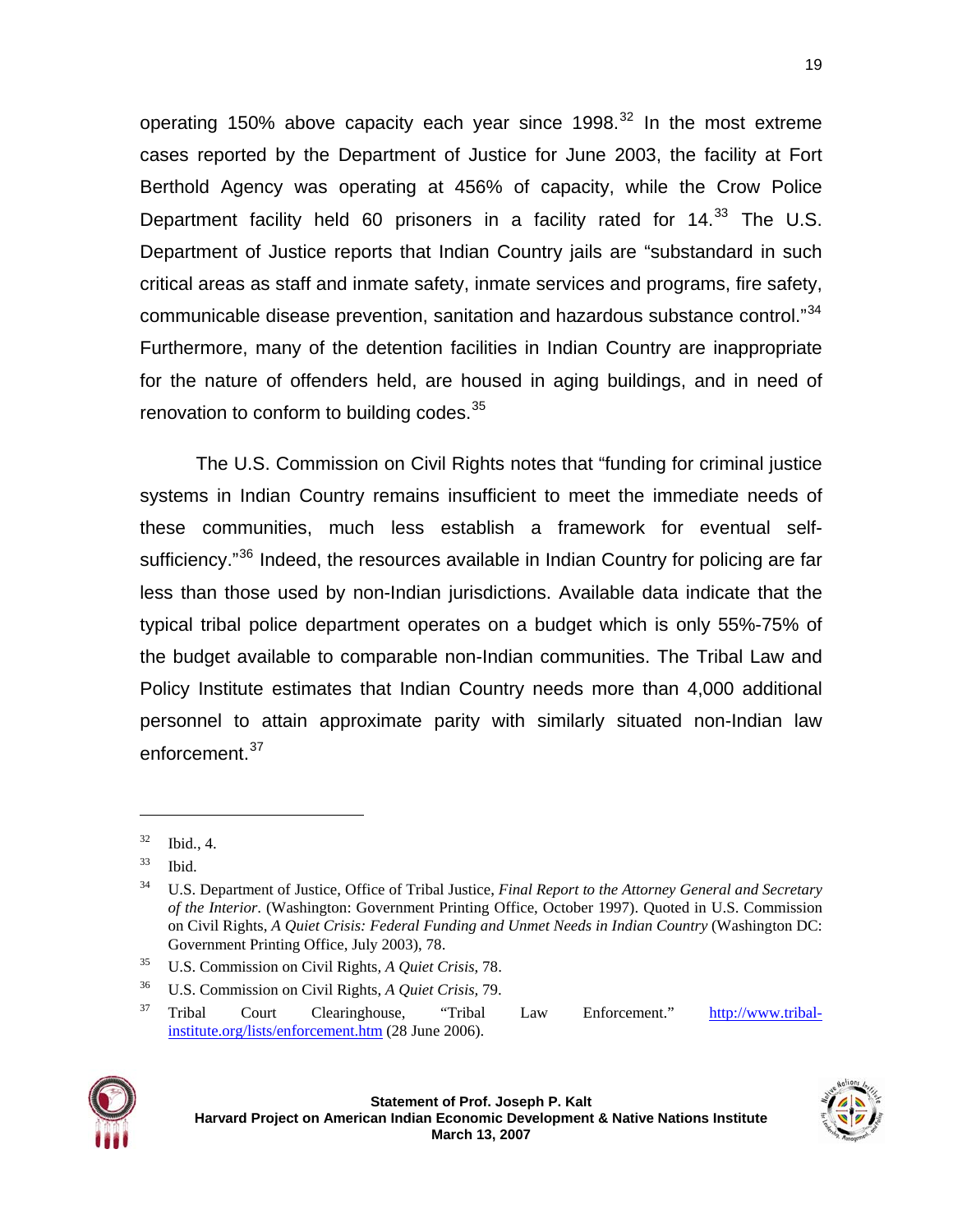**Education.** By most measures, relative to other minorities and to the general U.S. school-age population, Indian school children are at or near the greatest risks of receiving poor education and underperforming at the elementary and secondary levels. $38$  This is not surprising given that Indian youth are so likely to suffer from the harrowing psychological, sociological, and physical consequences of persistent poverty.[39](#page-19-1) Moreover, BIA schools are severely under-funded; spending per student is less than half of the amount spent in public schools on American students nationally.<sup>[40](#page-19-2)</sup> In addition, the physical facilities in BIA schools are more likely to be substandard, as evidenced by a recent federal government study which concluded that, compared to other public schools, BIA schools "were in generally poorer condition, have more unsatisfactory environmental factors, more often lack key facilities … for education reform, and are less able to support computer and telecommunications policy."[41](#page-19-3)

The 2005 report of the National Center for Education Statistics, *Status and Trends in the Education of American Indians and Alaska Native*, finds:

• The percentage of Native 16- to 24-year-olds who were high school dropouts was 15.0%, compared to 9.9% for the U.S. as a whole. Only Hispanic Americans had a higher drop-out rate (at  $23.5\%$ ).<sup>[42](#page-19-4)</sup>

<span id="page-19-4"></span><sup>42</sup> Catherine Freeman and Mary Ann Fox, "Status and Trends in the Education of American Indians and Alaska Natives," National Center for Education Statistics (August 2005), 42. Note the authors warn that dropout figures must be interpreted with caution.



<span id="page-19-0"></span><sup>38</sup> See, for example, U.S. Department of Education, *Indian Nations At Risk: An Educational Strategy for Action* (Washington, DC: U.S. Department of Education, 1991).

<span id="page-19-1"></span><sup>39</sup> See *The State of the Native Nations*, op. cit. at, esp., Section 3, Chapters 12, 14 and 15.

<span id="page-19-2"></span><sup>40</sup> U.S. Commission on Civil Rights, *A Quiet Crisis: Federal Funding and Unmet Needs in Indian Country* (Washington, DC: July 2003), 23.

<span id="page-19-3"></span><sup>41</sup> US General Accounting Office, *School Facilities: Reported Condition and Costs to Repair Schools Funded by Bureau of Indian Affairs*, GAO/HEHS-98-47 (Washington, DC: U.S. General Accounting Office, December 1997), 2. The consequences are often significant. At Santa Fe Indian School, for example, an award from the Intel Corporation for computers and network-related facilities had to be put on hold when the only available space – located in the school's basement – was declared unsuitable for student use.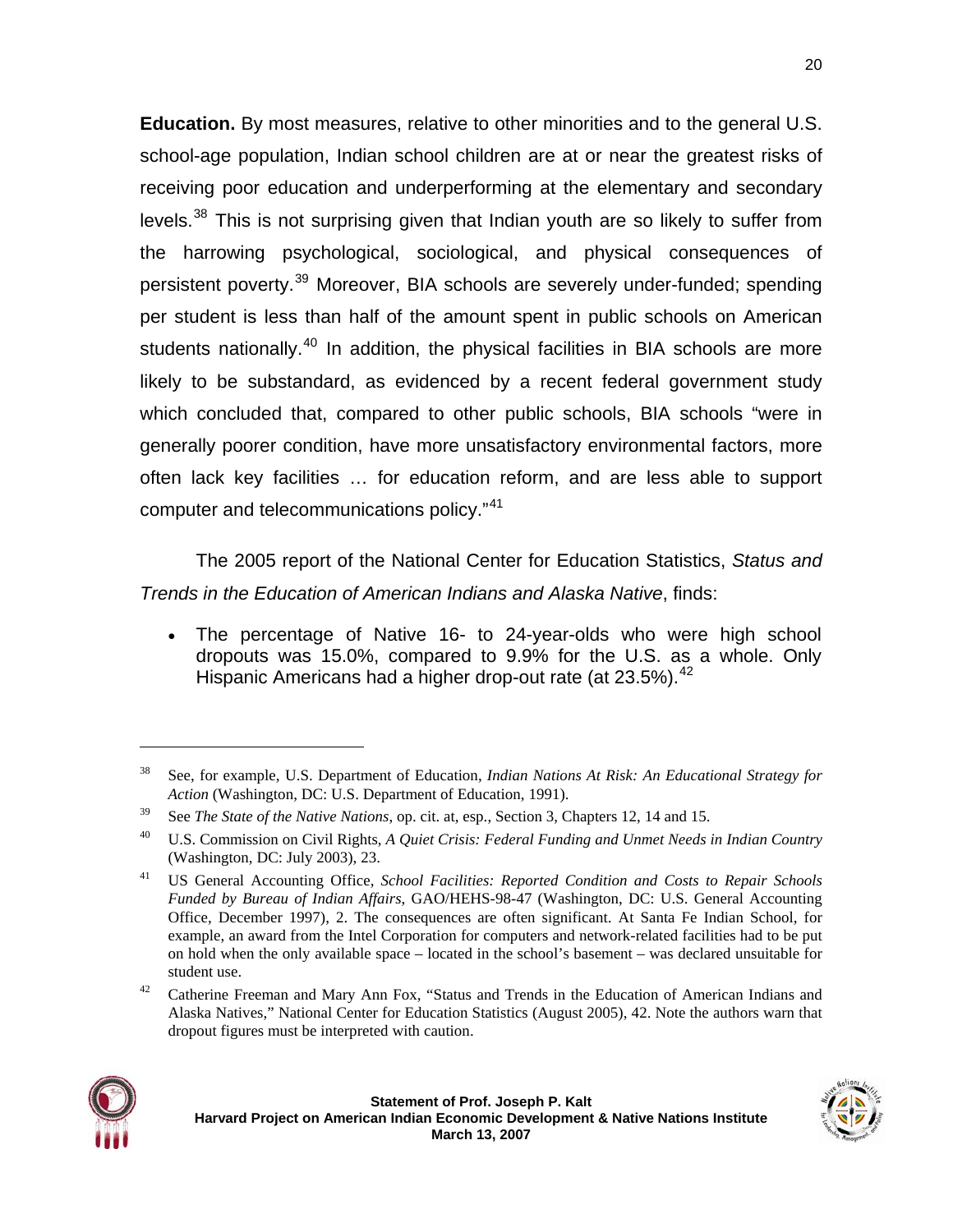- Among eighth grade students, American Indian students have the highest rates of absenteeism when compared to any other group. $43$
- American Indians have the highest rates of, and are disproportionately placed in, special education and learning disabled programs.<sup>[44](#page-20-1)</sup>
- Among eighth graders, only Hispanic students had lower rates of access to a computer at home.<sup>[45](#page-20-2)</sup>

Turning to higher education, the percentage of Native American adults over the age of 25 on reservations with at least a two-year college degree stood at 12.1% in 2000, up from 9.2% in 1990. Despite these gains, Native student participation in post-secondary education has had a lot of ground to make up. As of the latest available data (for October 2003), American Indians and Alaska Natives had the lowest rate of higher education enrollment expressed as a percentage of 10- to 24-year-olds of any racial or ethnic minority. At 17.7%, this rate for Native Americans was less than one-half the rate for Americans in general. In addition, it appears that American Indians living on reservations may be only half as likely as white students to persist and obtain a degree.<sup>[46](#page-20-3)</sup>

In the face of these figures, the tribal colleges and universities stand out as making a huge contribution – and warranting commensurate budget support. As of 2005, the 34 federally-recognized tribal colleges and universities in the continental United States were serving over 30,000 full and part-time students, approximately 80% of whom were Native Americans. $47$  The rate of growth in tribal college

<span id="page-20-4"></span><span id="page-20-3"></span><span id="page-20-2"></span><span id="page-20-1"></span> $47$  These numbers represent only the tribal colleges and universities listed as federally recognized under The White House Initiative on Tribal Colleges and Universalities (WHITCU). Other tribal colleges do exist that are currently not part of this list. See "White House Initiative on Tribal Colleges and Universities Tribal Colleges and Universities Address List." <http://www.ed.gov/about/inits/list/whtc/edlite-tclist.html> (28 June 2006)





<span id="page-20-0"></span><sup>43</sup> Ibid., 44.

<sup>44</sup> Ibid., 34.

 $45$  Ibid., 86.

<sup>46</sup> American Indian Higher Education Consortium, The Institute for Higher Education Policy, *Tribal Colleges: An Introduction* (Alexandria, VA: American Indian Higher Education Consortium, February 1999), A-2.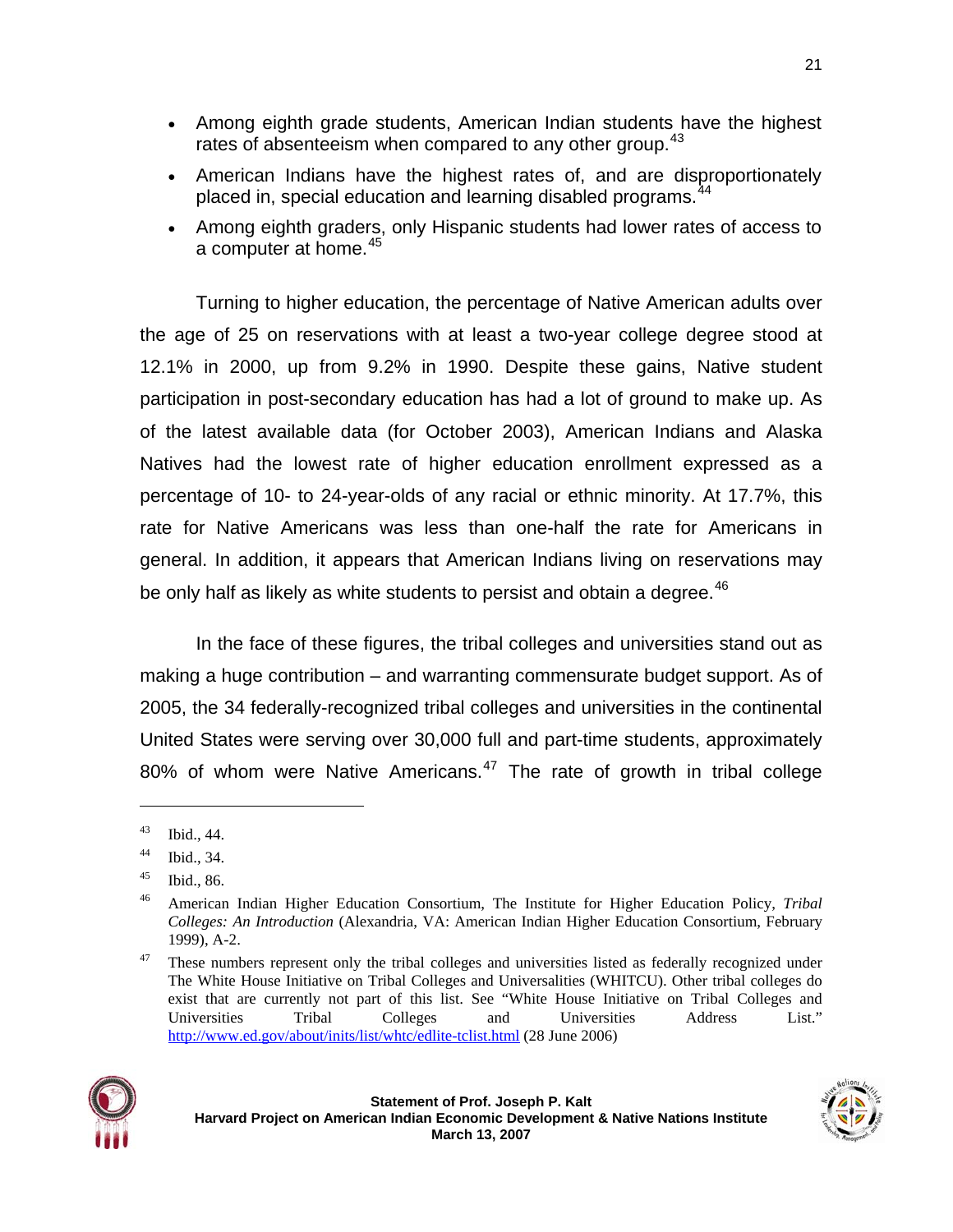enrollments is outstripping the growth in Indian enrollments at non-tribal colleges and universities.<sup>[48](#page-21-0)</sup> Federal funding per Indian student has been running at about 75% of the authorized level, and lags well behind the monies received by non-Indian community colleges, which have much greater access to federal, state, and local dollars.[49](#page-21-1)

Stronger federal support of higher education in Indian Country, particularly of the tribal colleges and universities, fits the times. Tribal assumptions of program control and service delivery under federal self-determination policies, the increasing sophistication of the business ventures being undertaken in Indian Country, and the ongoing drive to improve tribal government all place immediate premiums on the attainment of a college education. The deficits in Indian Country in higher education need to be addressed aggressively and now.

## **CONCLUSION**

In setting out the foregoing discussion of some of the budget priorities in Indian Country, we run the risk of obscuring the documented reality that, relative to need, relative to the share of the U.S. population, and relative to averages across all Americans, Indian Country is markedly underfunded in virtually every applicable segment of the federal budget. The widespread perception by the general U.S. public that American Indians are the recipients of disproportionately large shares of the federal budget is wrong. The disproportionality cuts in exactly the opposite direction. While driven by public misperception and the relatively small clout of Indian America's political voice, there is no responsible way to rationalize this. On average across Indian Country, Native citizens have incomes that are only about half the level of the average of all American's. These citizens have the highest rates of poverty of any demographic group in the United States; and the same

<span id="page-21-1"></span><span id="page-21-0"></span><sup>&</sup>lt;sup>49</sup> American Indian College Fund. [http://www.collegefund.org](http://www.collegefund.org/main.shtml). (28 June 2006)







<sup>48</sup> American Indian Higher Education Consortium, *Tribal Colleges*, C-3.